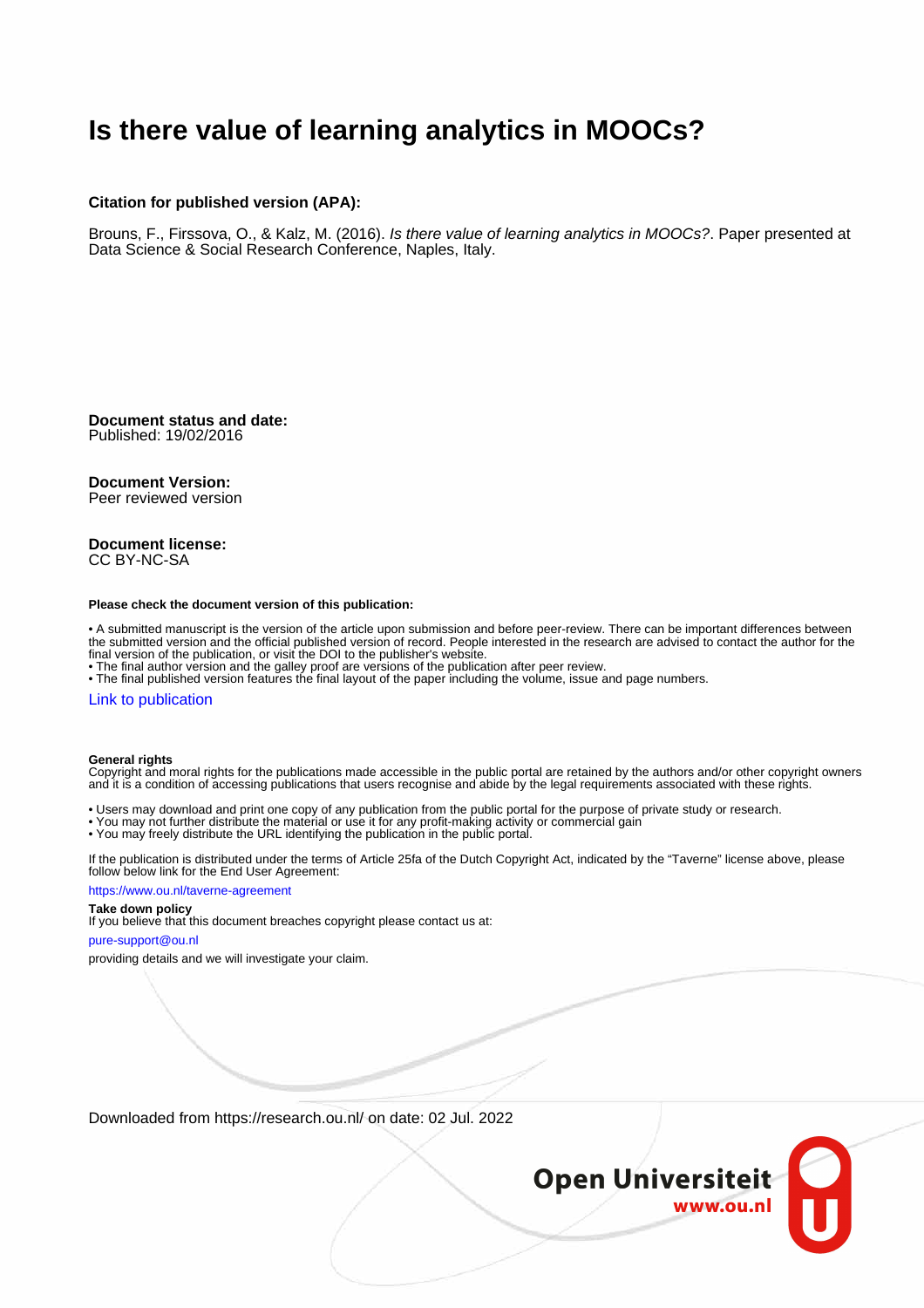### **Is there value of learning analytics in MOOCs?**

Data Science & Social Research International Conference

Naples, 19 February 2016

Francis Brouns, Olga Firssova, Marco Kalz

**Welten Institute** Research Centre for Learning, Teaching and Technology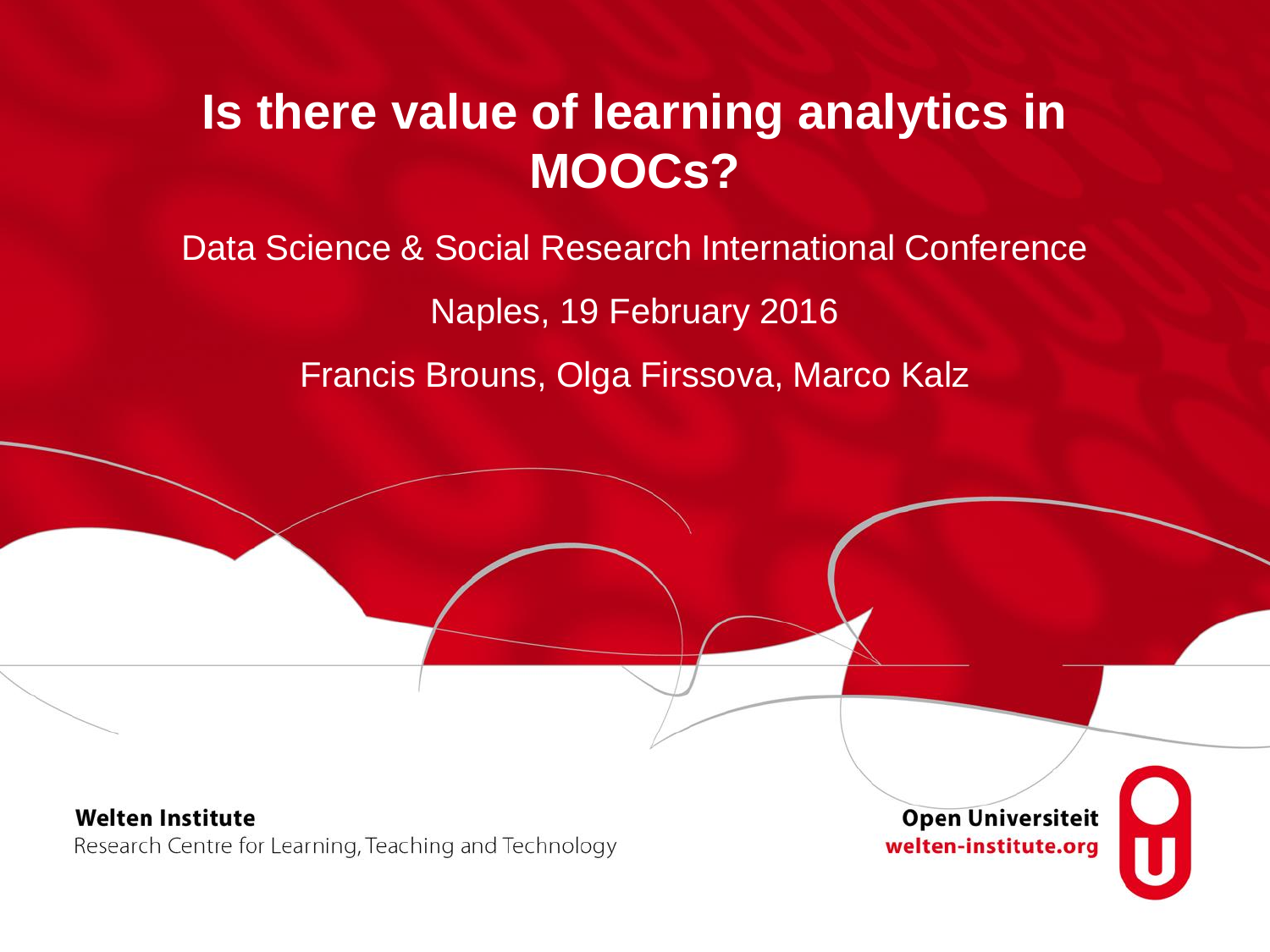# **Learning analytics: hype?**

- Big data, learning analytics: HYPE
- Correlations between data without meaning, cause or relation

**Welten Institute** 

Research Centre for Learning, Teaching and Technology

DSSR conference, Naples, 19 February 2016 Page 2

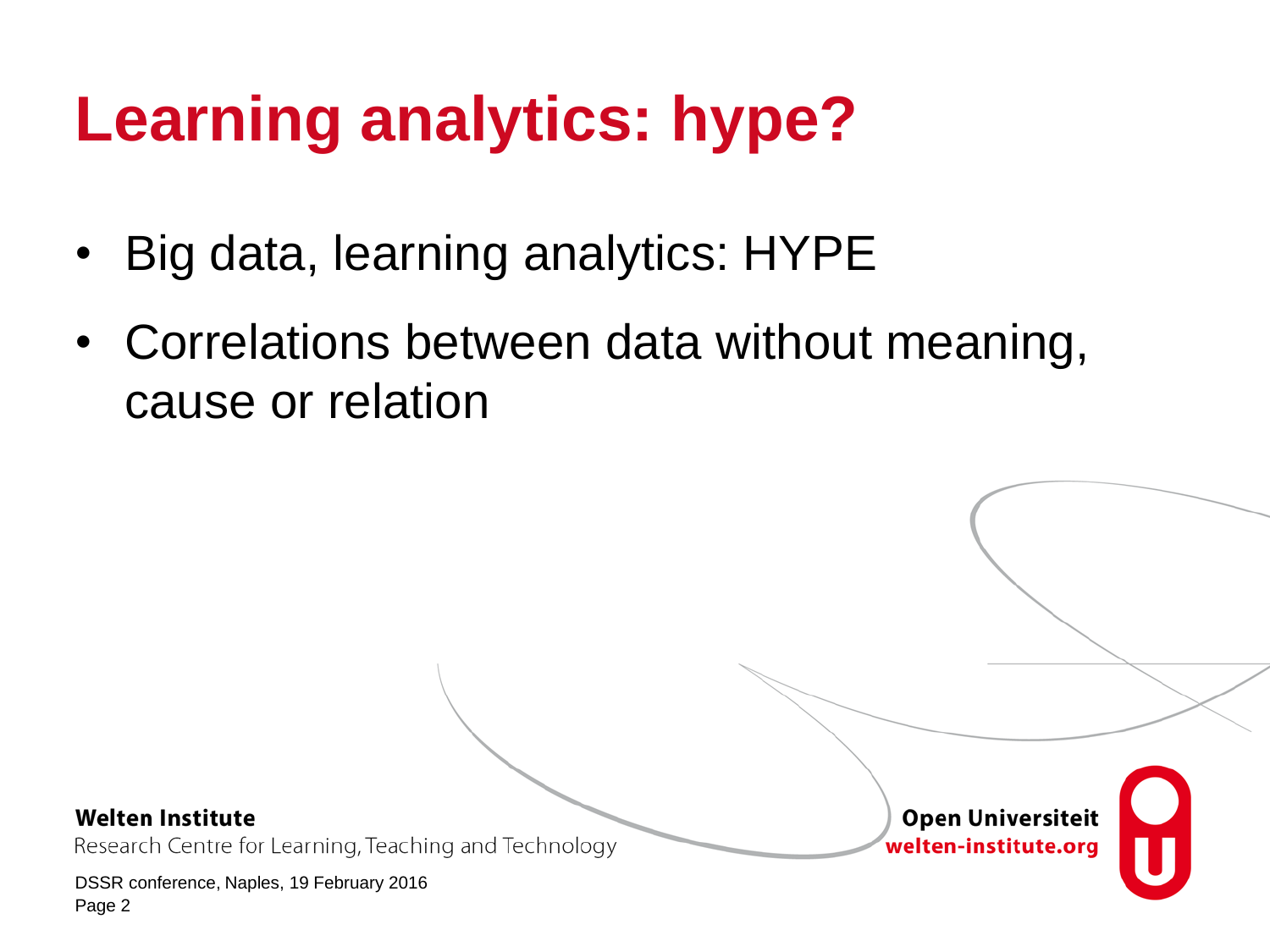# **Patterns and correlations**

• Green, stem, leaf: tree, plant, cocktail, book?







#### **Welten Institute**

Research Centre for Learning, Teaching and Technology

DSSR conference, Naples, 19 February 2016 Page 3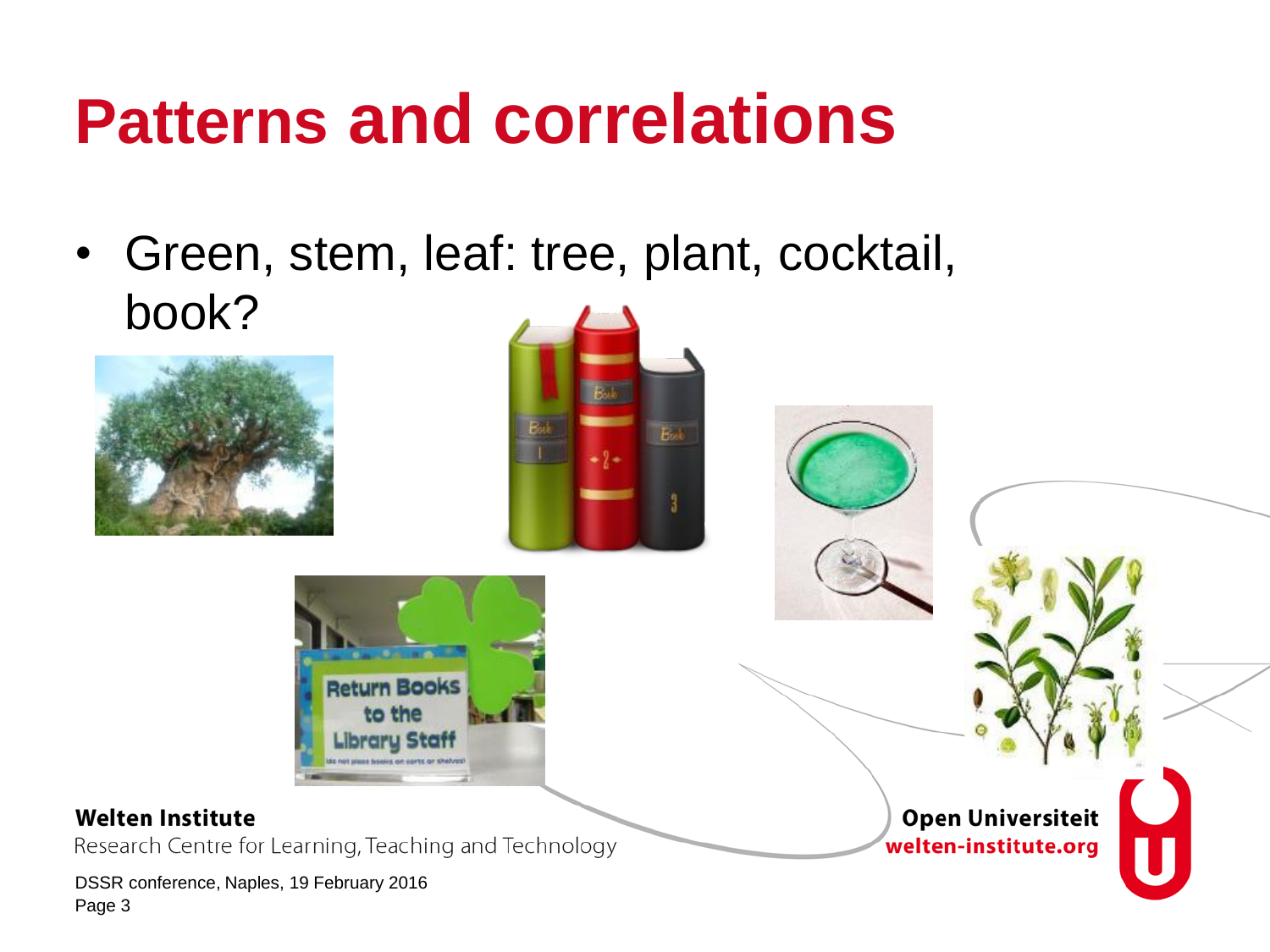### **Ethical concerns**

- Participant might not be aware that data is being used, nor how and to what purpose
- Ownership

**Welten Institute** 

Research Centre for Learning, Teaching and Technology

DSSR conference, Naples, 19 February 2016 Page 4

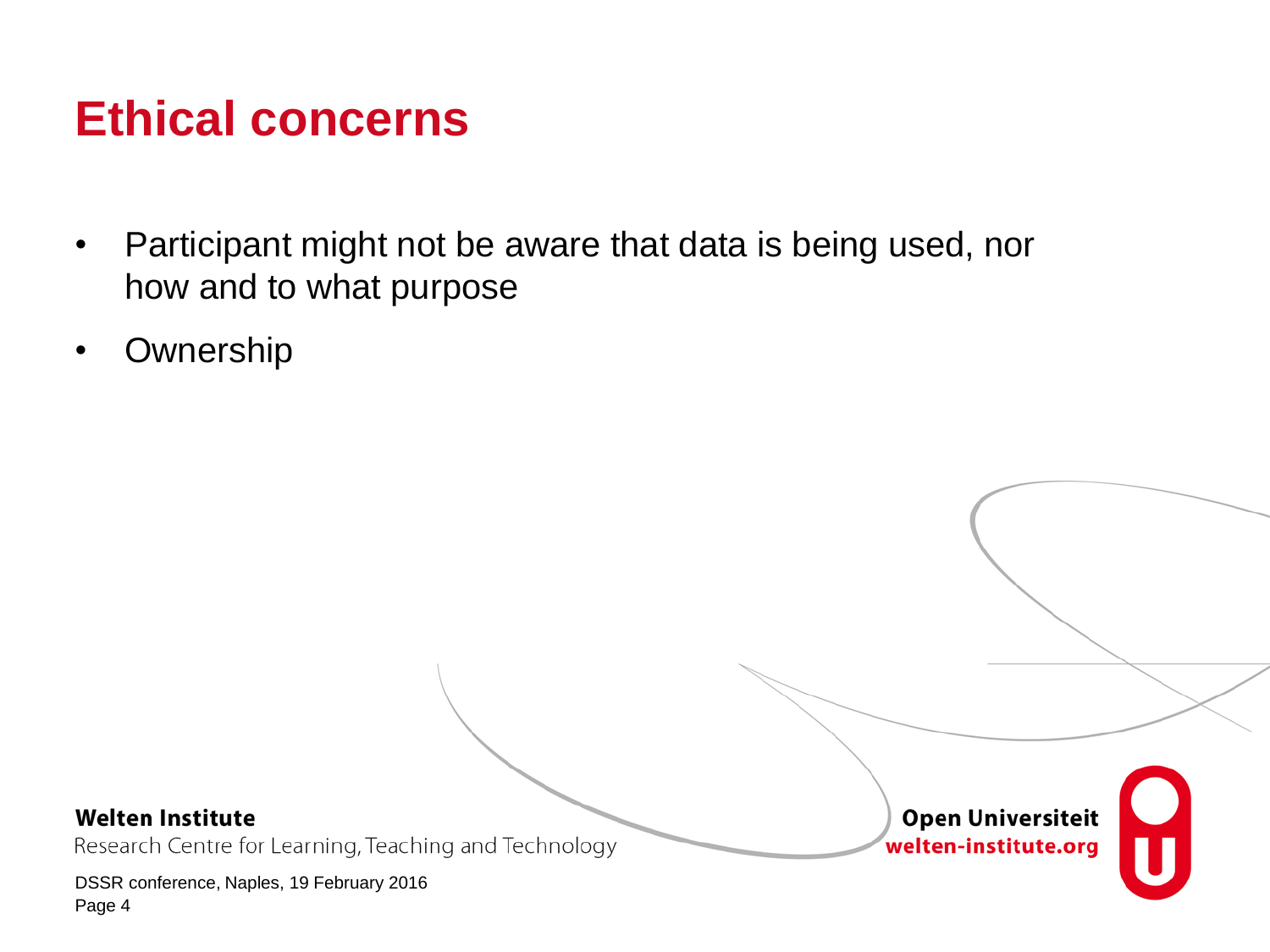# **What is learning analytics?**

Learning analytics is the measurement, collection, analysis and reporting of data about learners and their contexts, for purposes of **understanding** and **optimising** learning and the environments in which it occurs

https://solaresearch.org/about/

**Welten Institute** 

Research Centre for Learning, Teaching and Technology

DSSR conference, Naples, 19 February 2016 Page 5

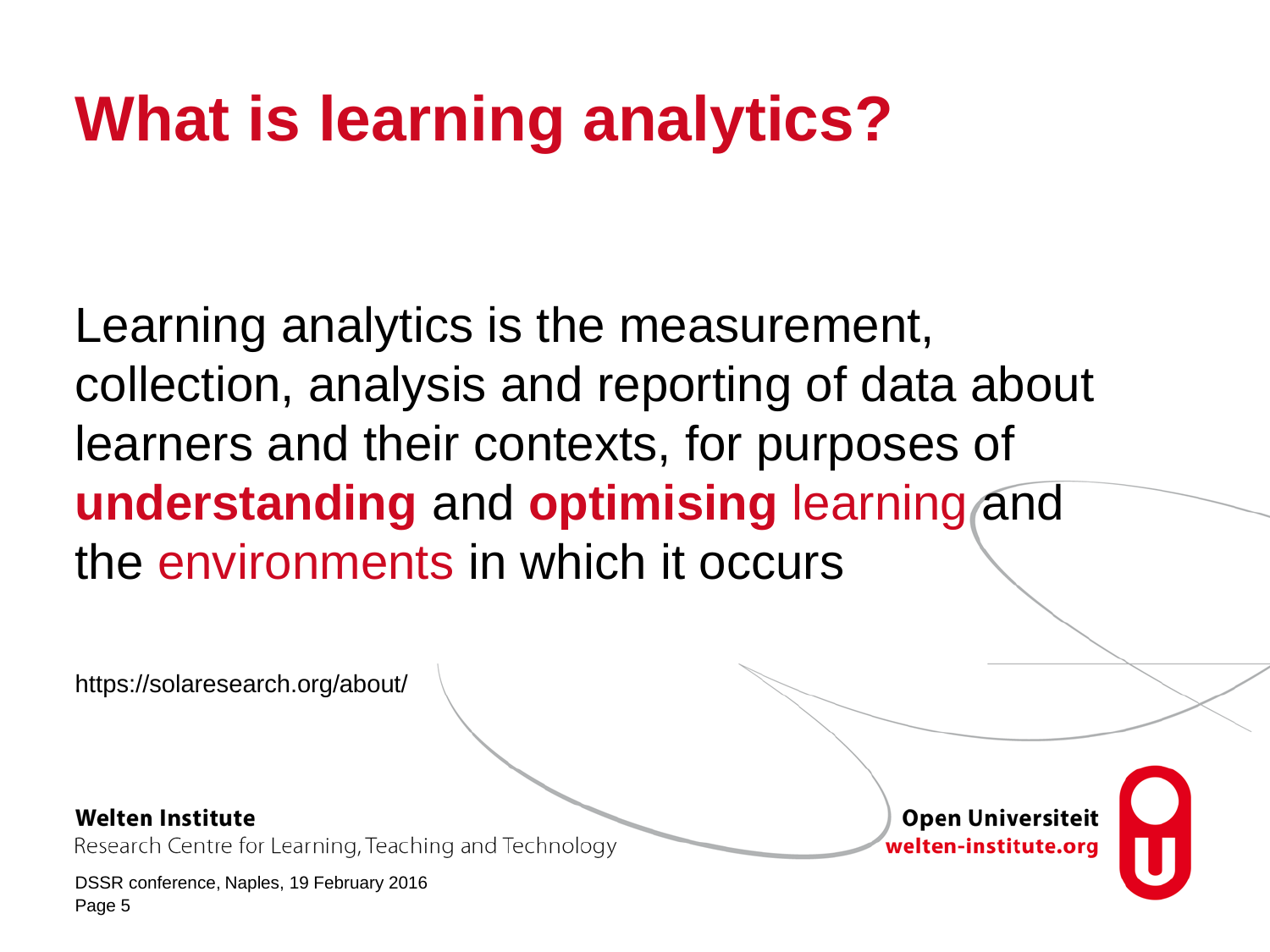# **Need context**

- Stakeholders
- Objectives: Prediction, Reflection
- Norms and procedures
- Protection of data

### **Welten Institute**

Research Centre for Learning, Teaching and Technology

DSSR conference, Naples, 19 February 2016 Page 6

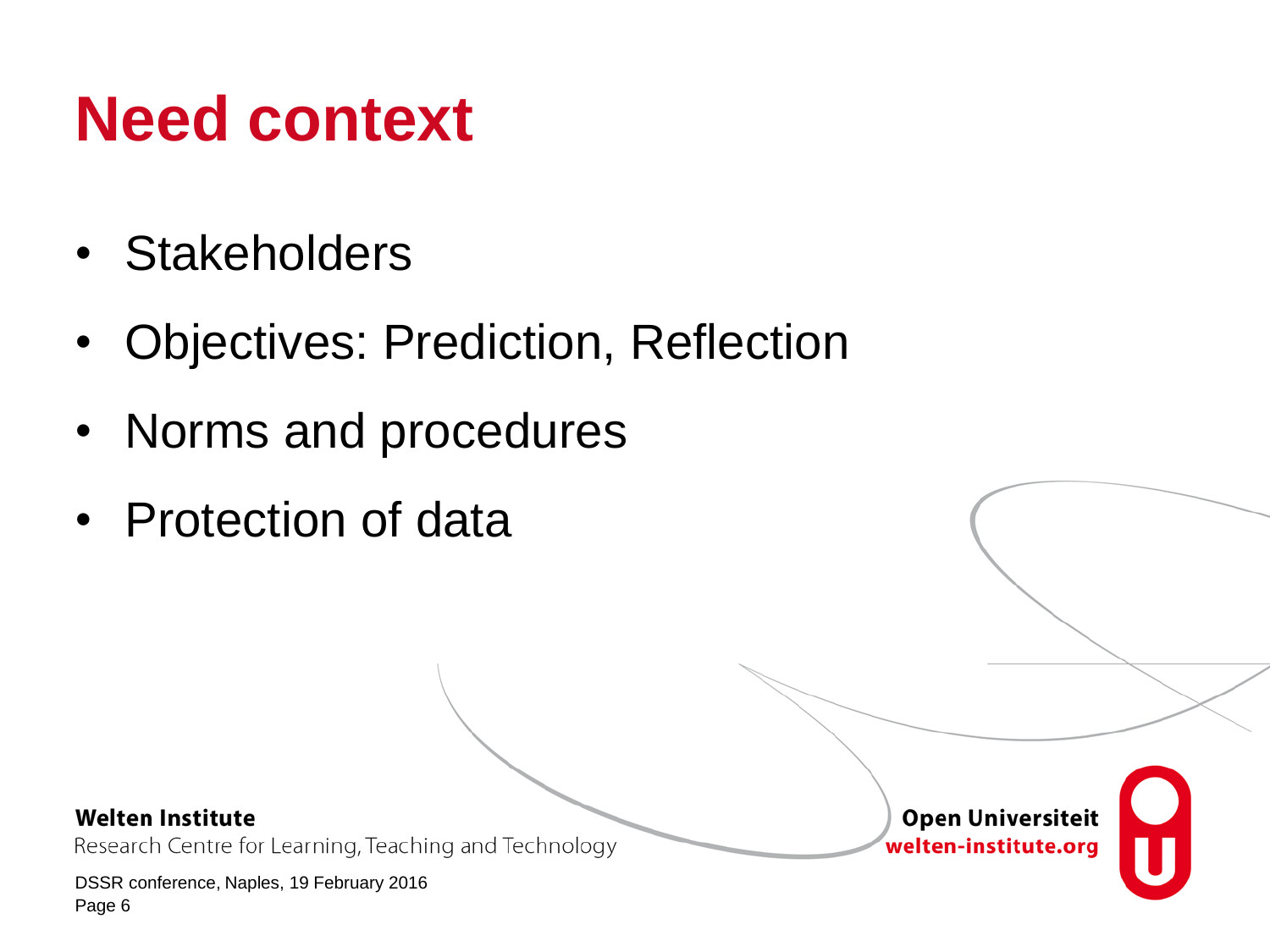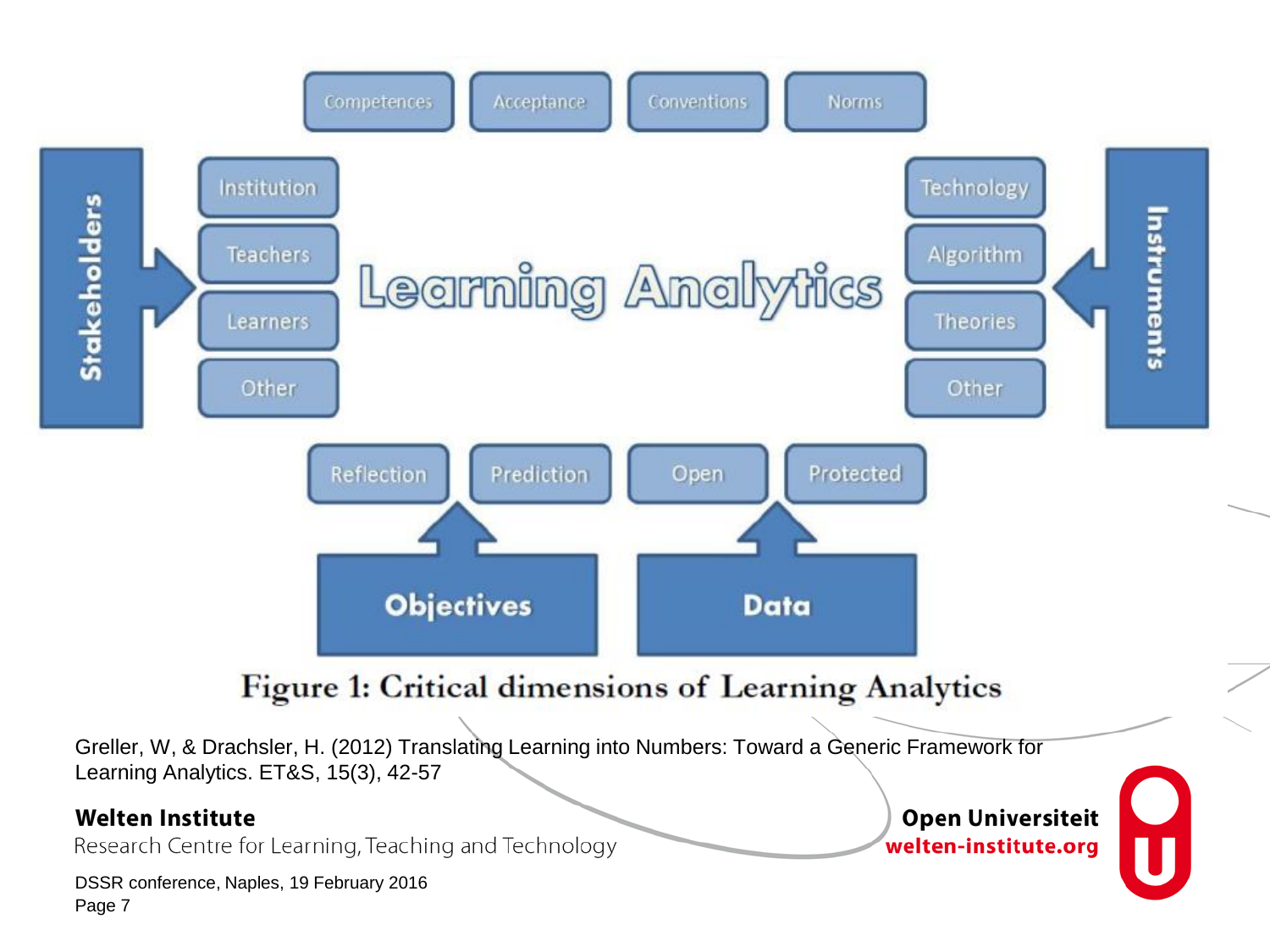

CC BY MATHIEU PLOURDE  $V. 1, FEB 5, 2013$ 

#### **Welten Institute**

Research Centre for Learning, Teaching and Technology

DSSR conference, Naples, 19 February 2016 Page 8

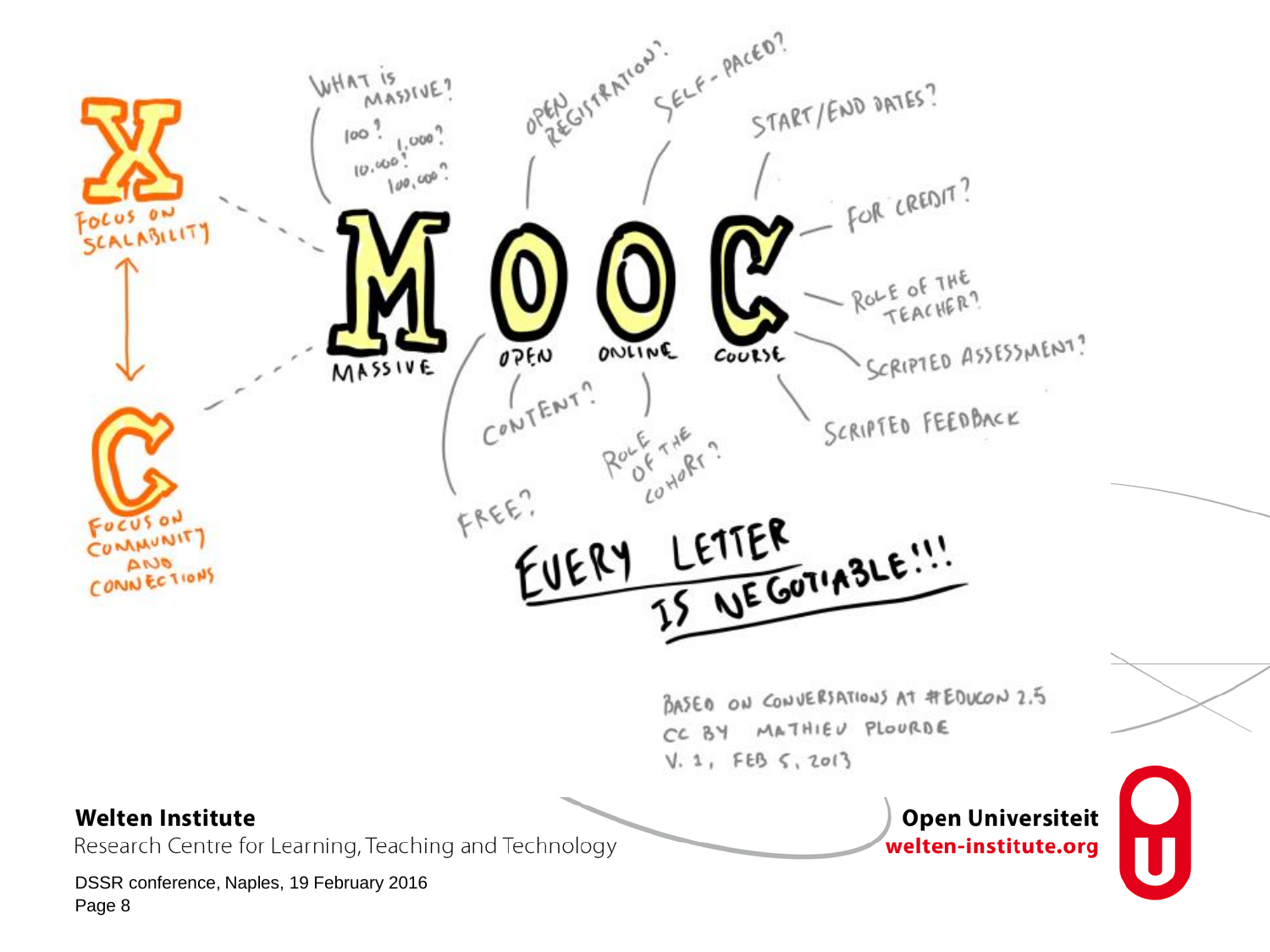# **ECO MOOC**

- Online courses designed for large numbers of participants,
- That can be accessed by anyone
- Anywhere as long as they have an internet connection,
- Are open to everyone without entry qualifications,
- And offer a full/complete course experience online for free

### **Welten Institute**

Research Centre for Learning, Teaching and Technology

DSSR conference, Naples, 19 February 2016 Page 9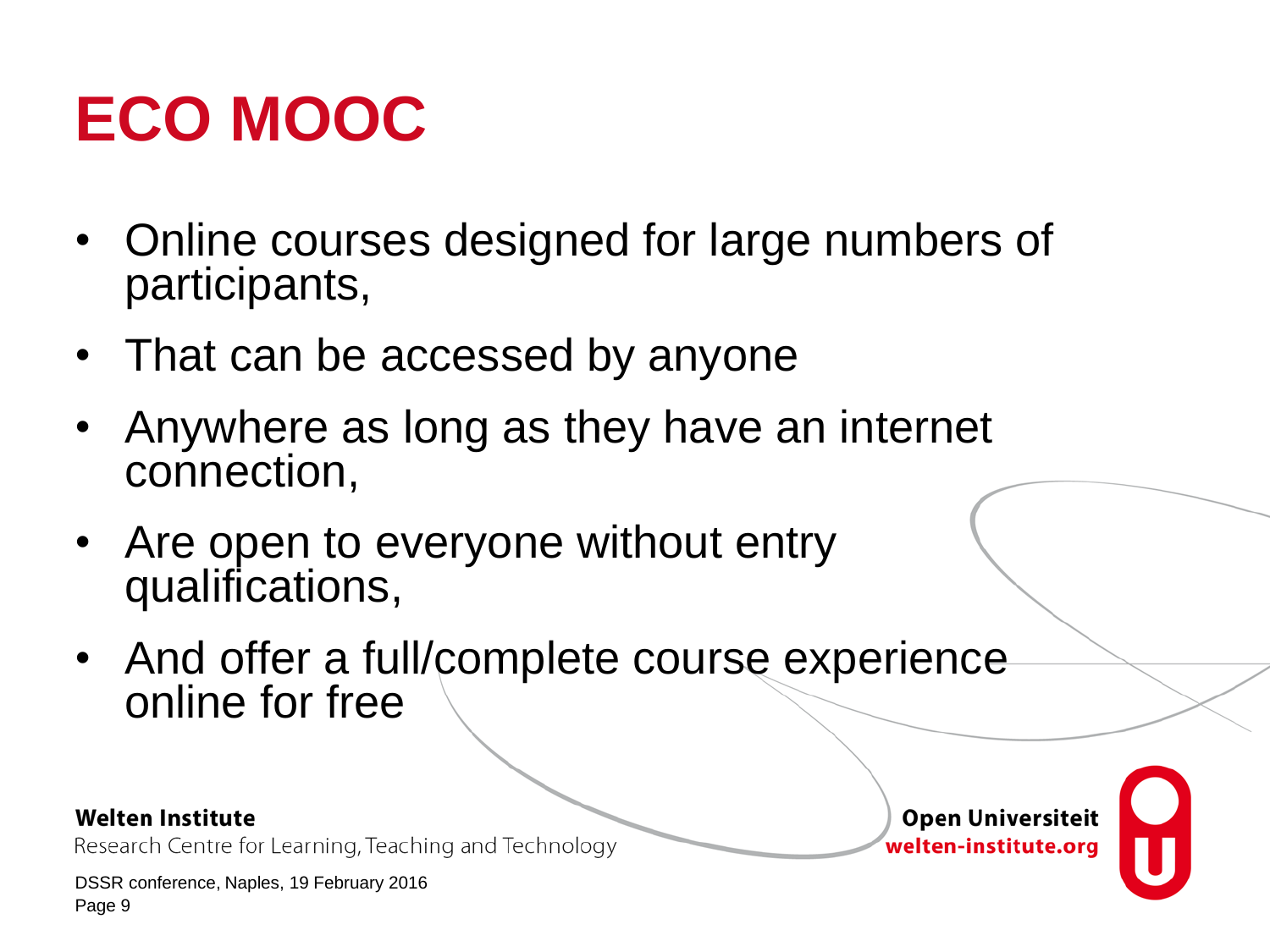# **ECO sMOOC**

- Social, networked learning
- Seamless, ubiquitous learning
- Inclusiveness

### **Welten Institute**

Research Centre for Learning, Teaching and Technology

DSSR conference, Naples, 19 February 2016 Page 10

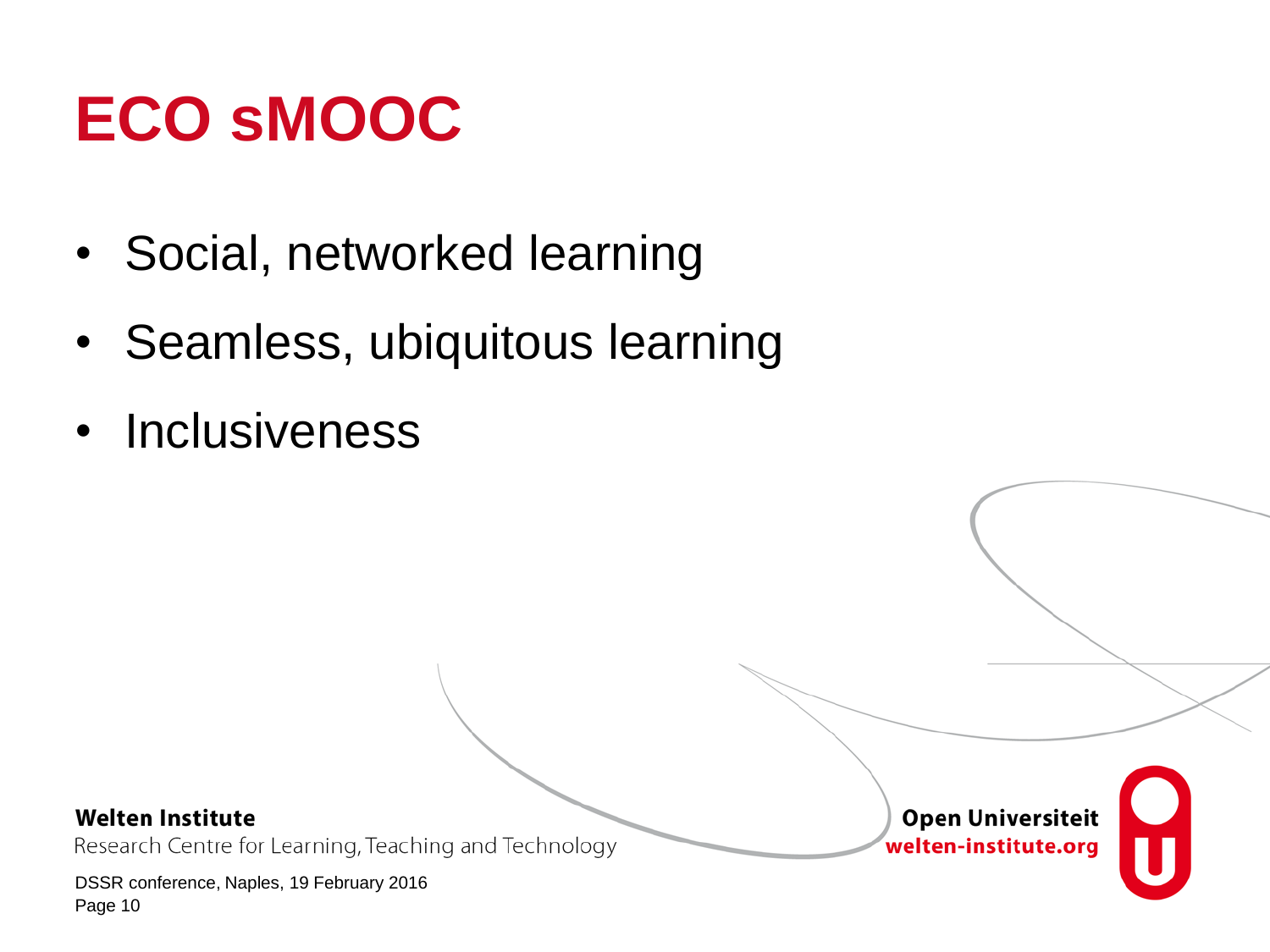## **Learner is central**

- Takes an active role
- Responsible for their own learning
- Support learning community
- Knowledge through reflection and practice (creation, production) and dialogue in a social collaborative context
- Success by learners' goals and intentions

### **Welten Institute**

Research Centre for Learning, Teaching and Technology

DSSR conference, Naples, 19 February 2016 Page 11

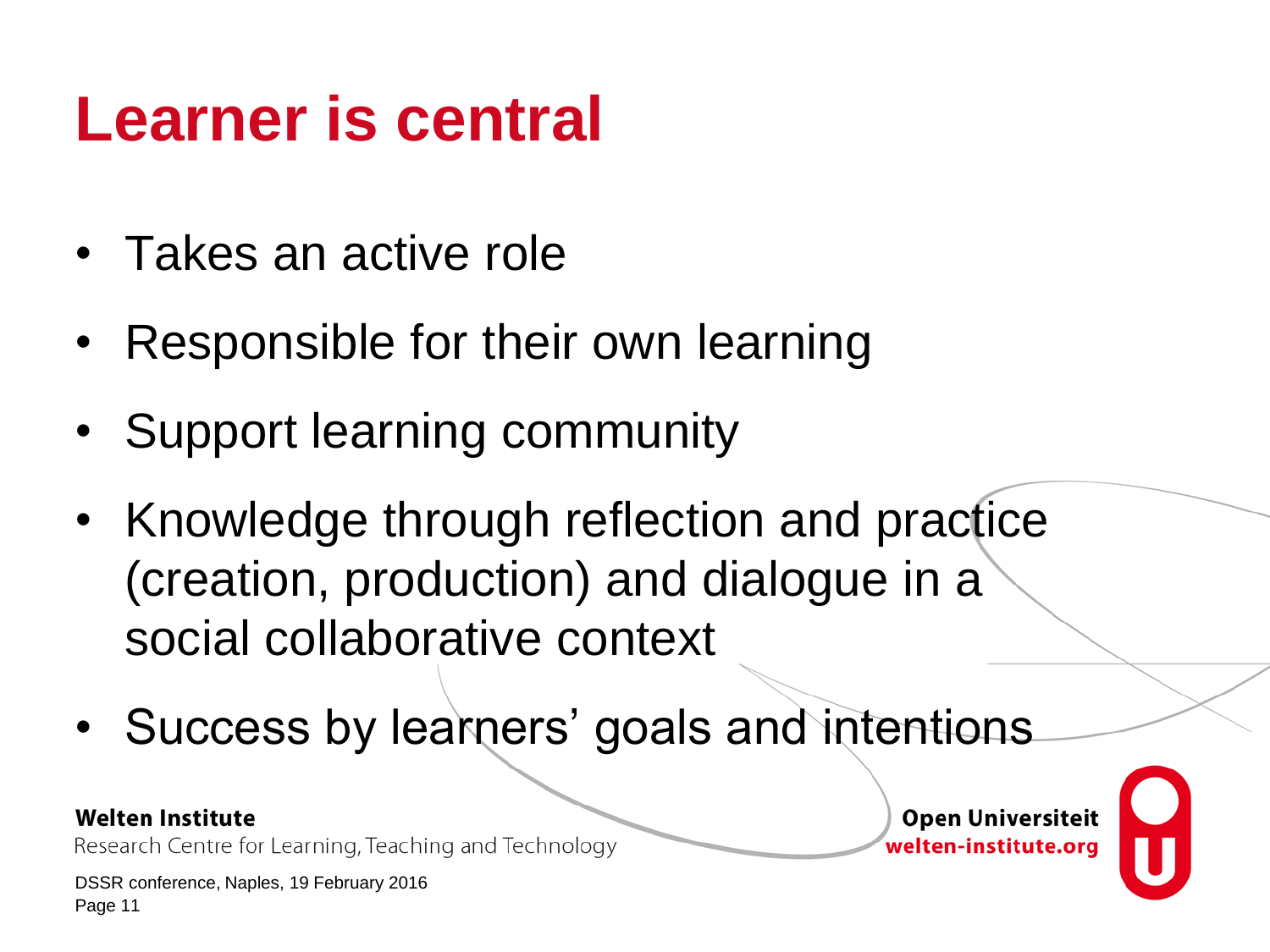# **EMMA Learning analytics model**

- Progress and performance
- Types of users
- Learning by engaging with product and/or with others

### **Welten Institute**

Research Centre for Learning, Teaching and Technology

DSSR conference, Naples, 19 February 2016 Page 12

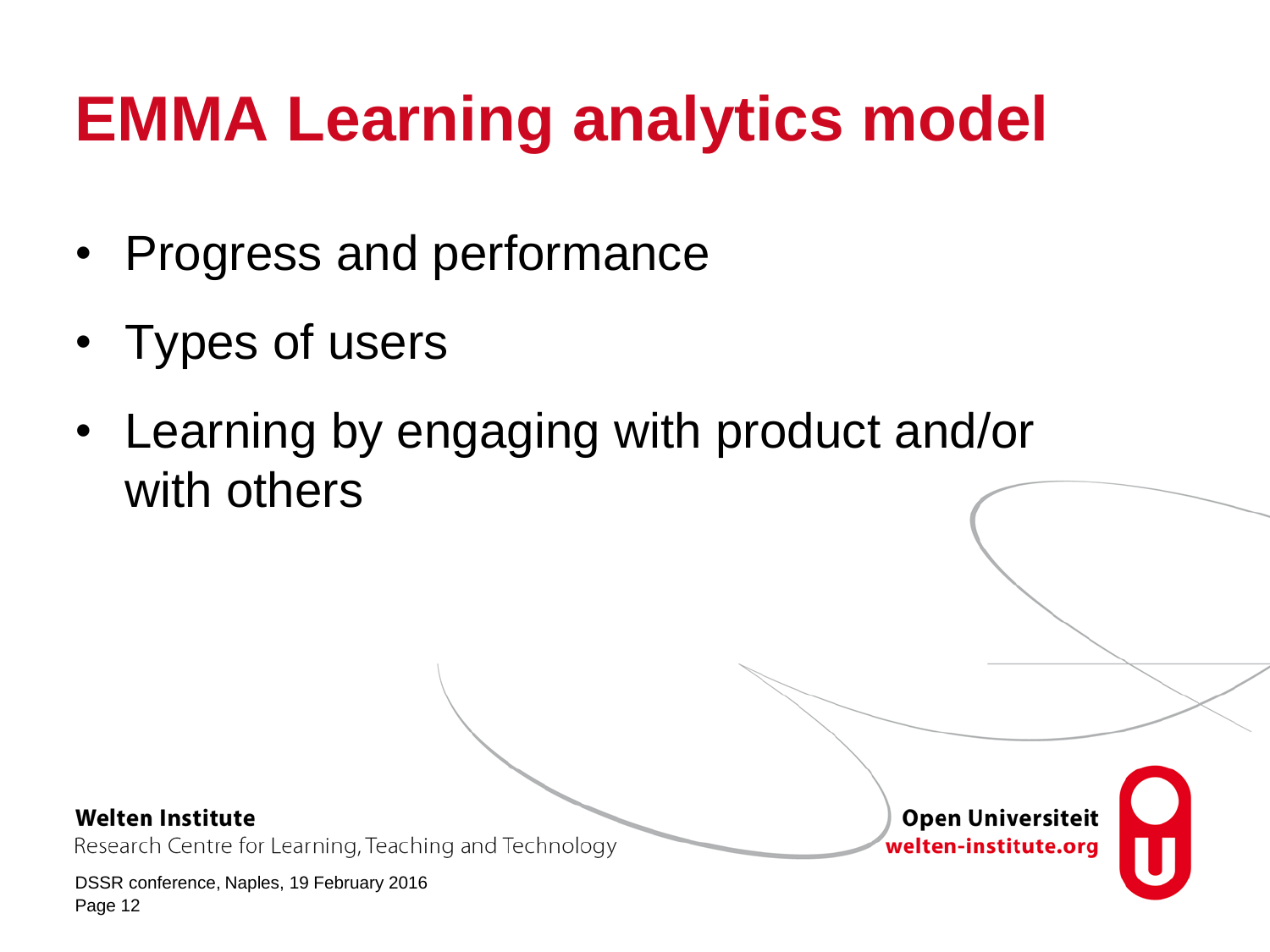## **MOOC success**

- Drop-out?  $\rightarrow$  NO
- Individual learning goals
- Interaction, conversations, community

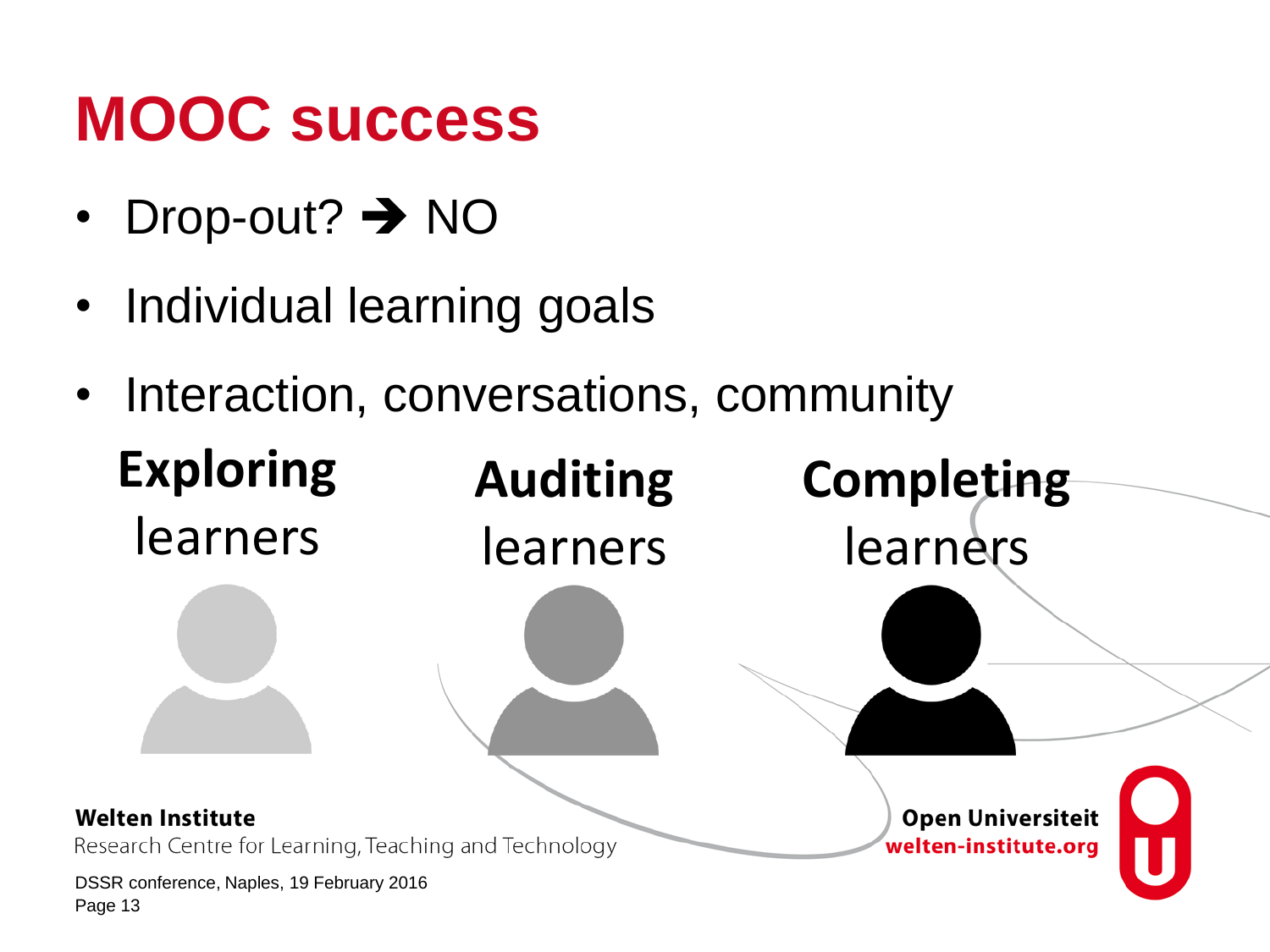## **Learning analytics purpose**

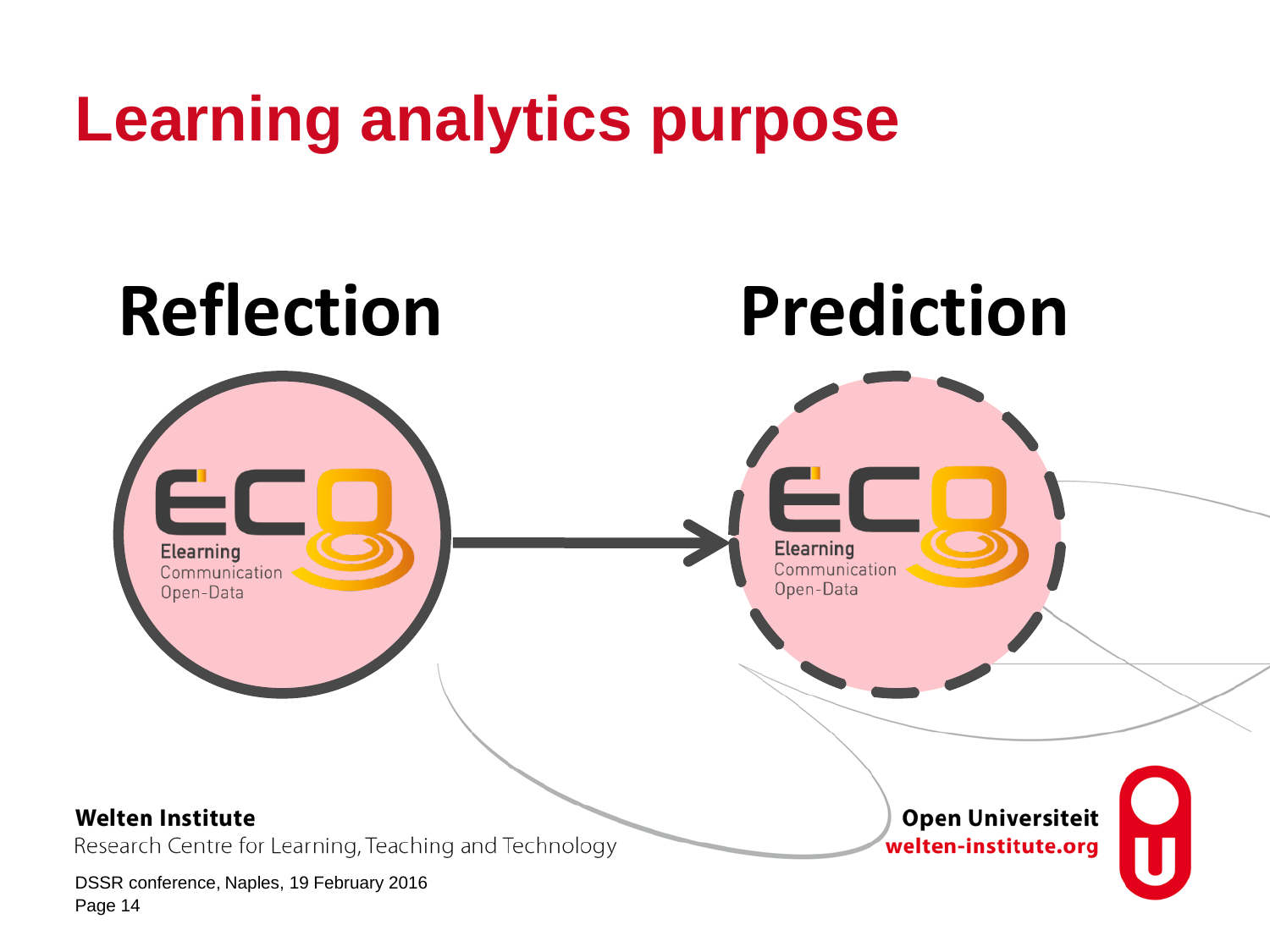## **Define**

- *Progress*: movement towards the achievement of a goal
- *Performance*: the degree of understanding and mastery of course material
- *Mastery*: degree of improvements

#### **Welten Institute**

Research Centre for Learning, Teaching and Technology

DSSR conference, Naples, 19 February 2016 Page 15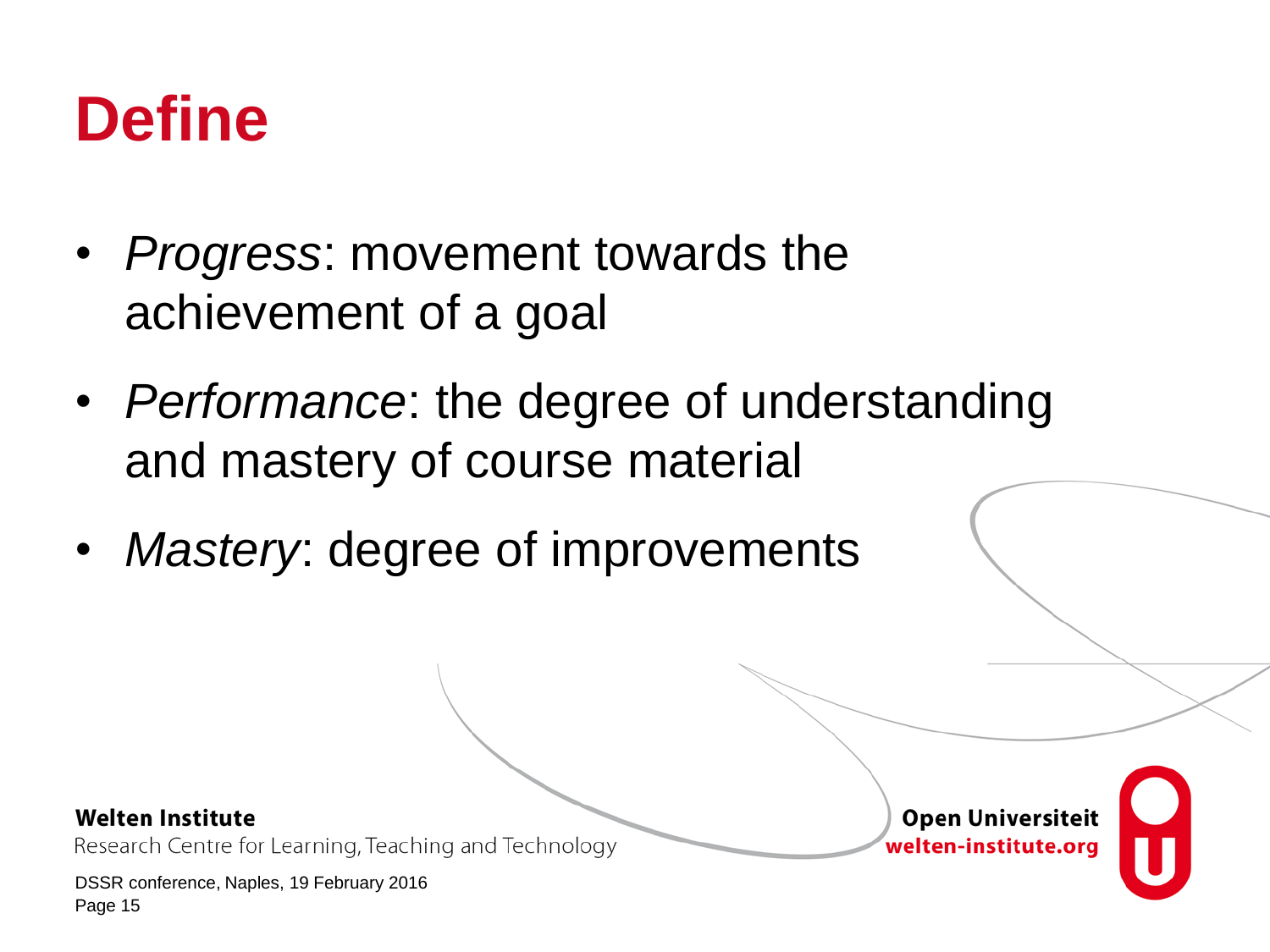## **Define**

- *Participation*: process during which participants are consulted about or have the opportunity to become actively involved in a course or activity of the course
- *At risk of drop-out* are those participants with a remarkable low participation, progress and performance with relation to those who have got the same goals

#### **Welten Institute**

Research Centre for Learning, Teaching and Technology

DSSR conference, Naples, 19 February 2016 Page 16

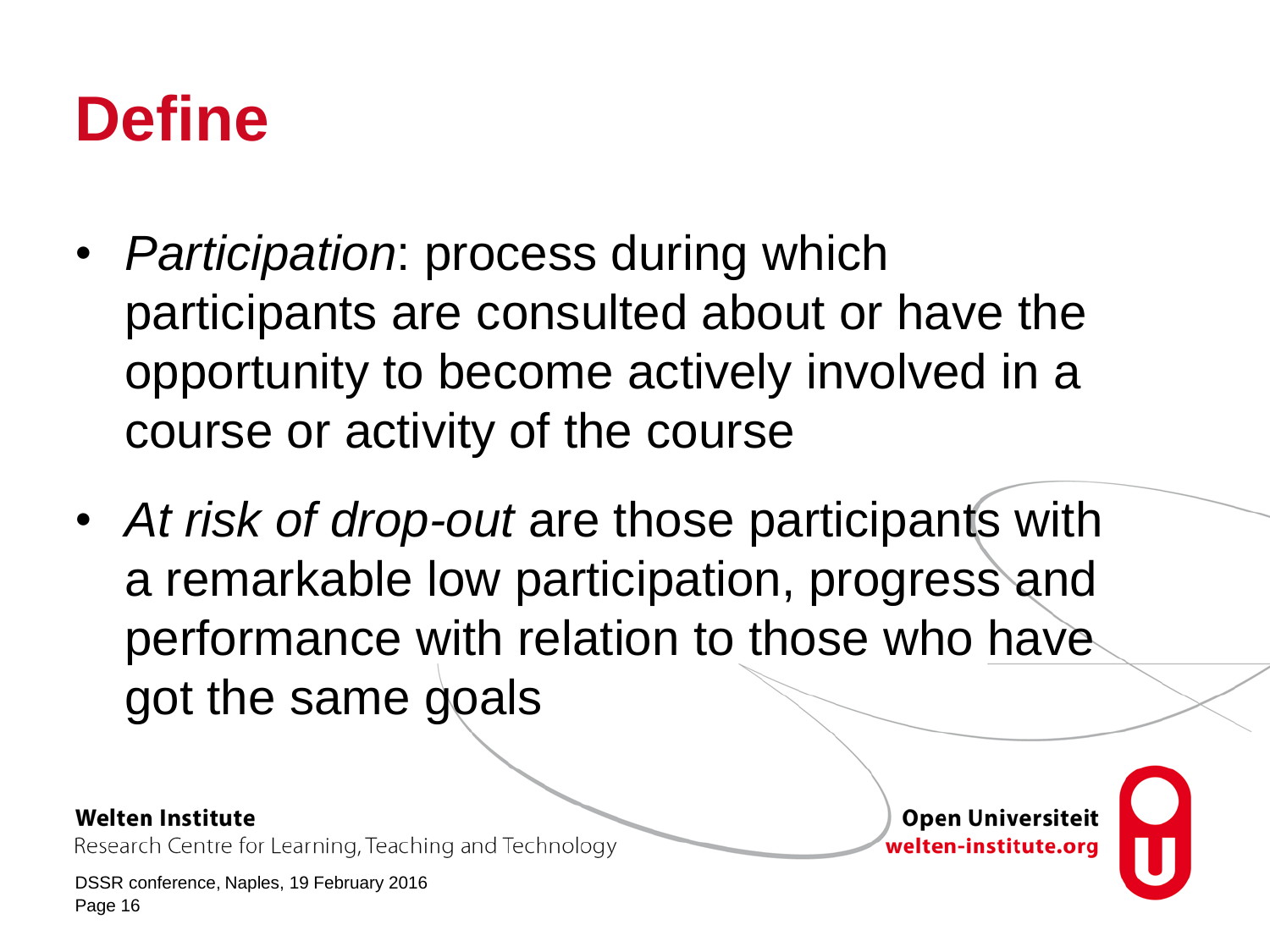# **Academic goals and metrics**

- Define and describe academic and learner goals
- Indicate learning design components
- Define metrics

#### **Welten Institute**

Research Centre for Learning, Teaching and Technology

DSSR conference, Naples, 19 February 2016 Page 17

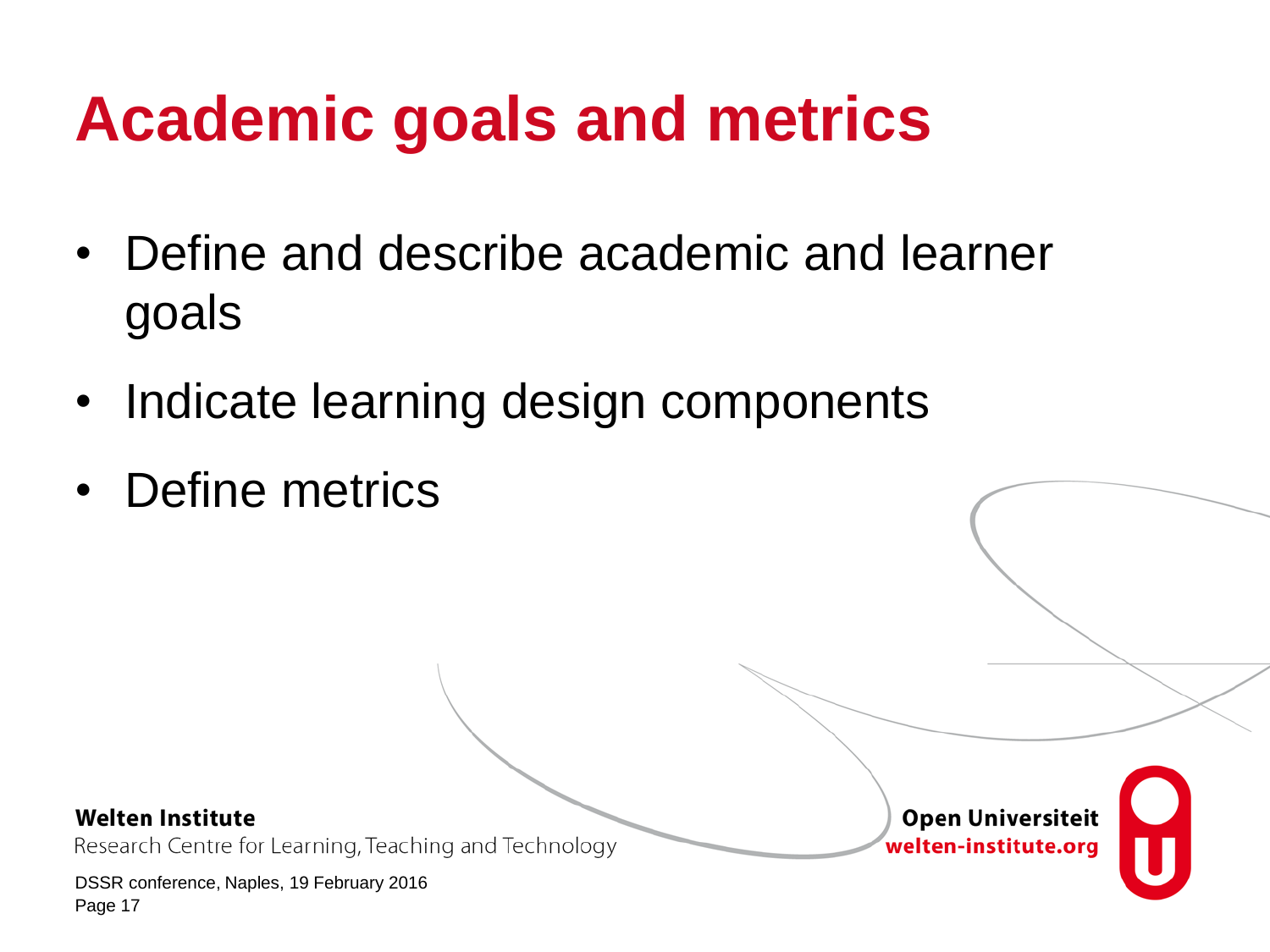## **Example**

• Performance: variety of indicators measuring ability

e.g. compulsary activities and assignments passed successfully

- Metrics
	- Number of assignments passed
	- Grade achieved in each assignment

### **Welten Institute**

Research Centre for Learning, Teaching and Technology

DSSR conference, Naples, 19 February 2016 Page 18

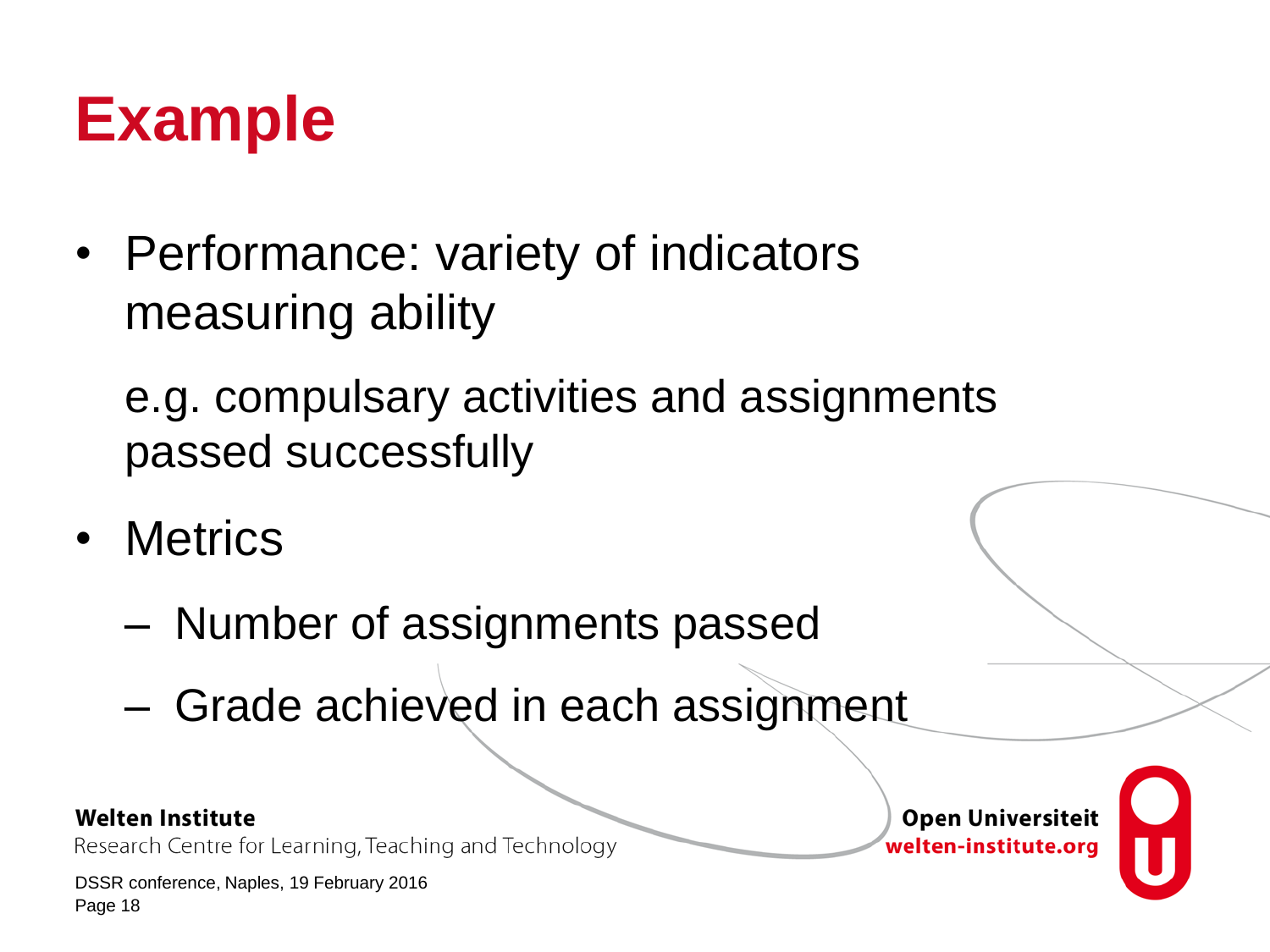# **Algorithms**

- Personal grade in module  $P_i = w_i G_i$
- The final grade will be calculated as  $P = \sum P_i$

**Welten Institute** 

Research Centre for Learning, Teaching and Technology

DSSR conference, Naples, 19 February 2016 Page 19

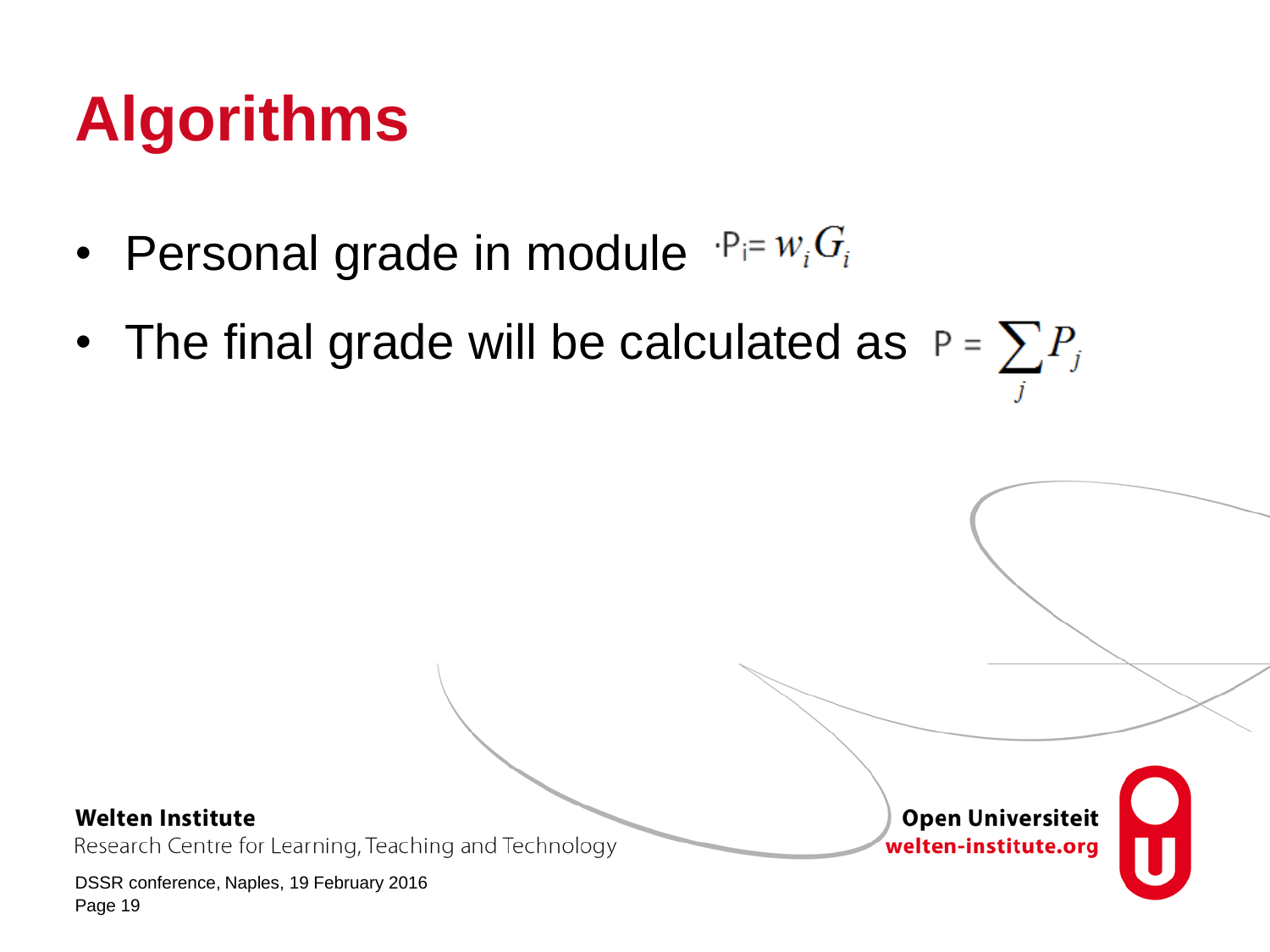# **Indicators**

- Performance
- Mastery
- Progress
- Engagement
- Effort
- Satisfaction
- Social affiliation
- Social recognition
- Social responsibility

### **Welten Institute**

Research Centre for Learning, Teaching and Technology

DSSR conference, Naples, 19 February 2016 Page 20

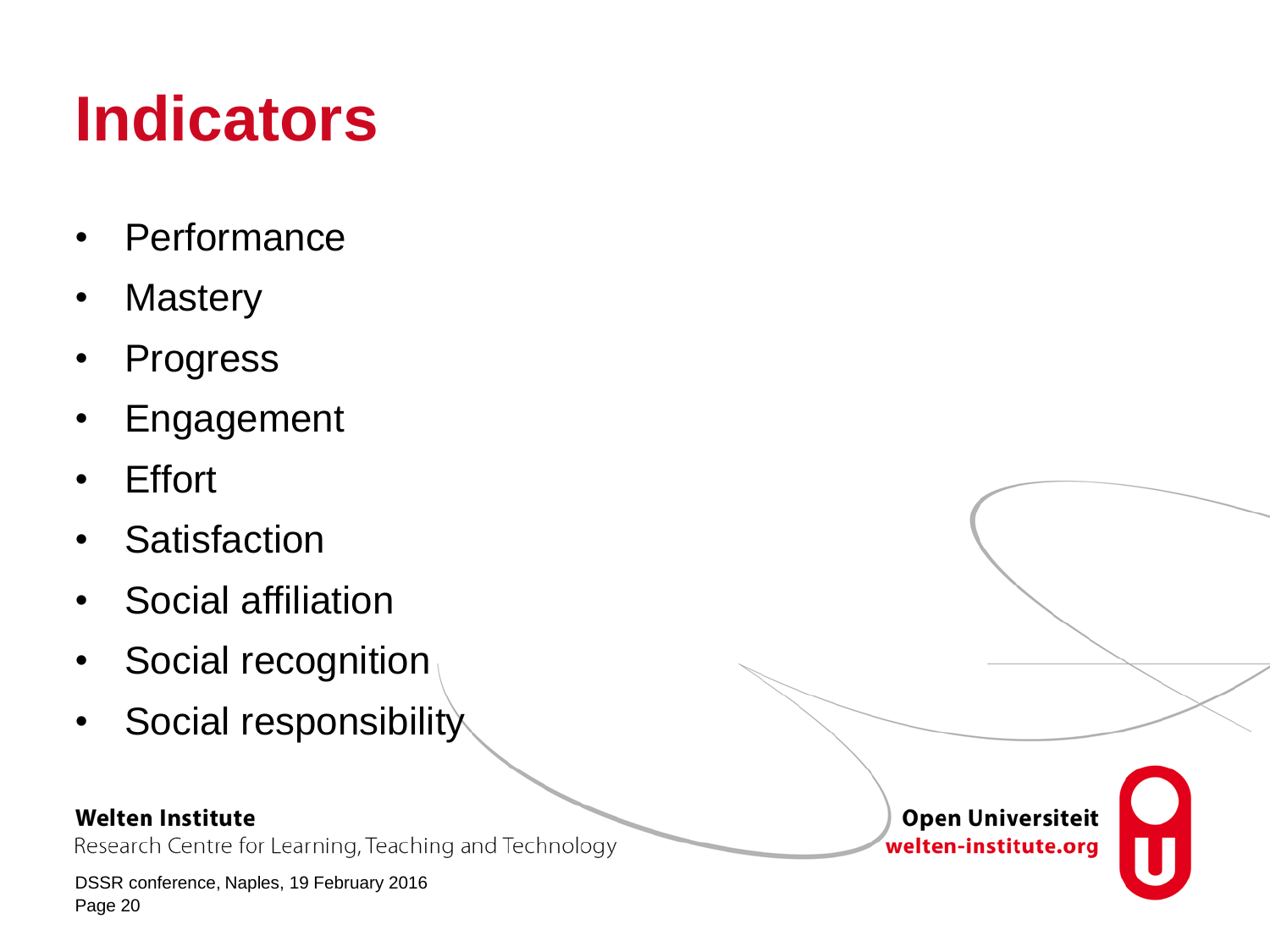### **Learner dashboard**



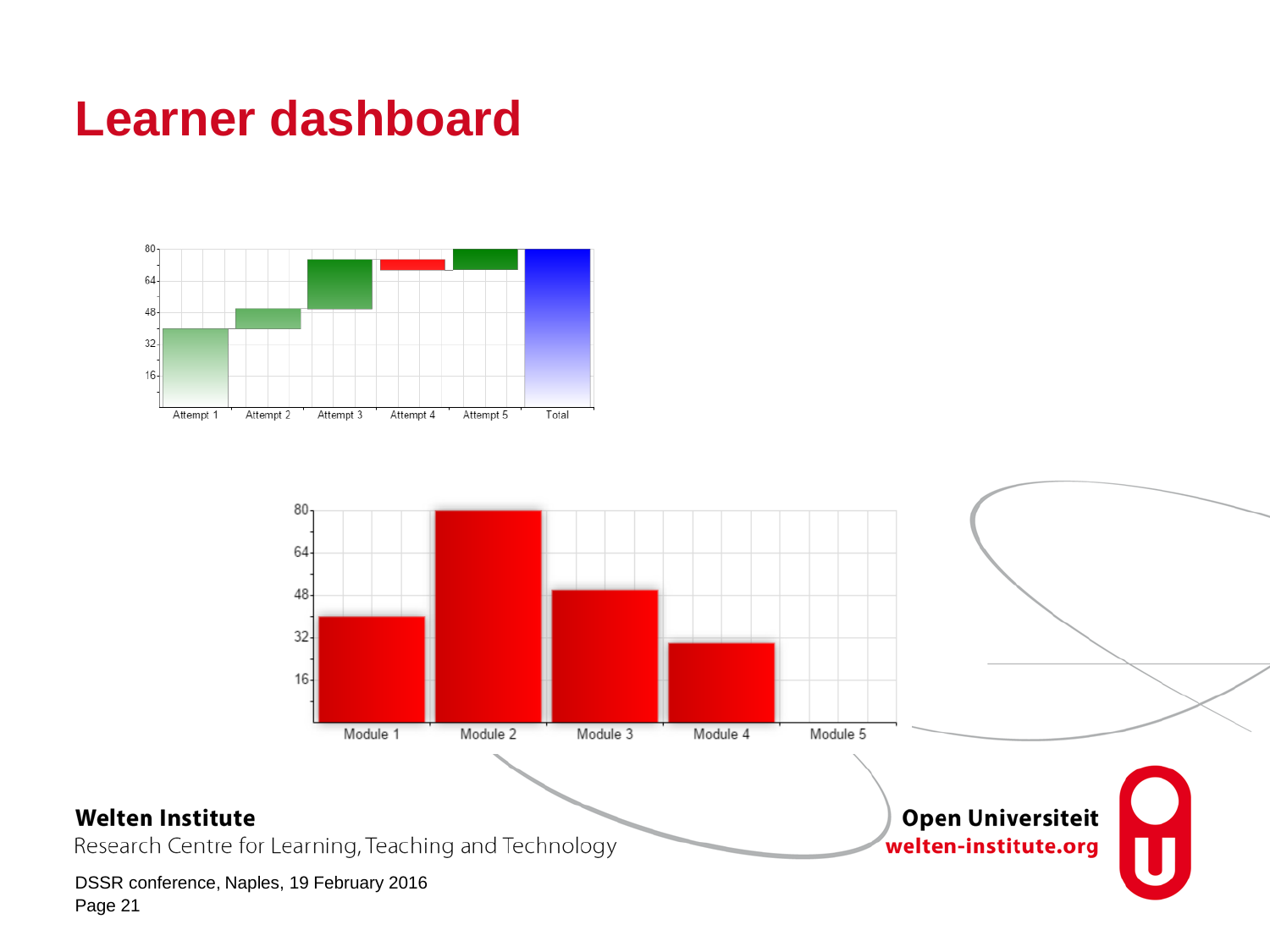### **Teacher dashboard**

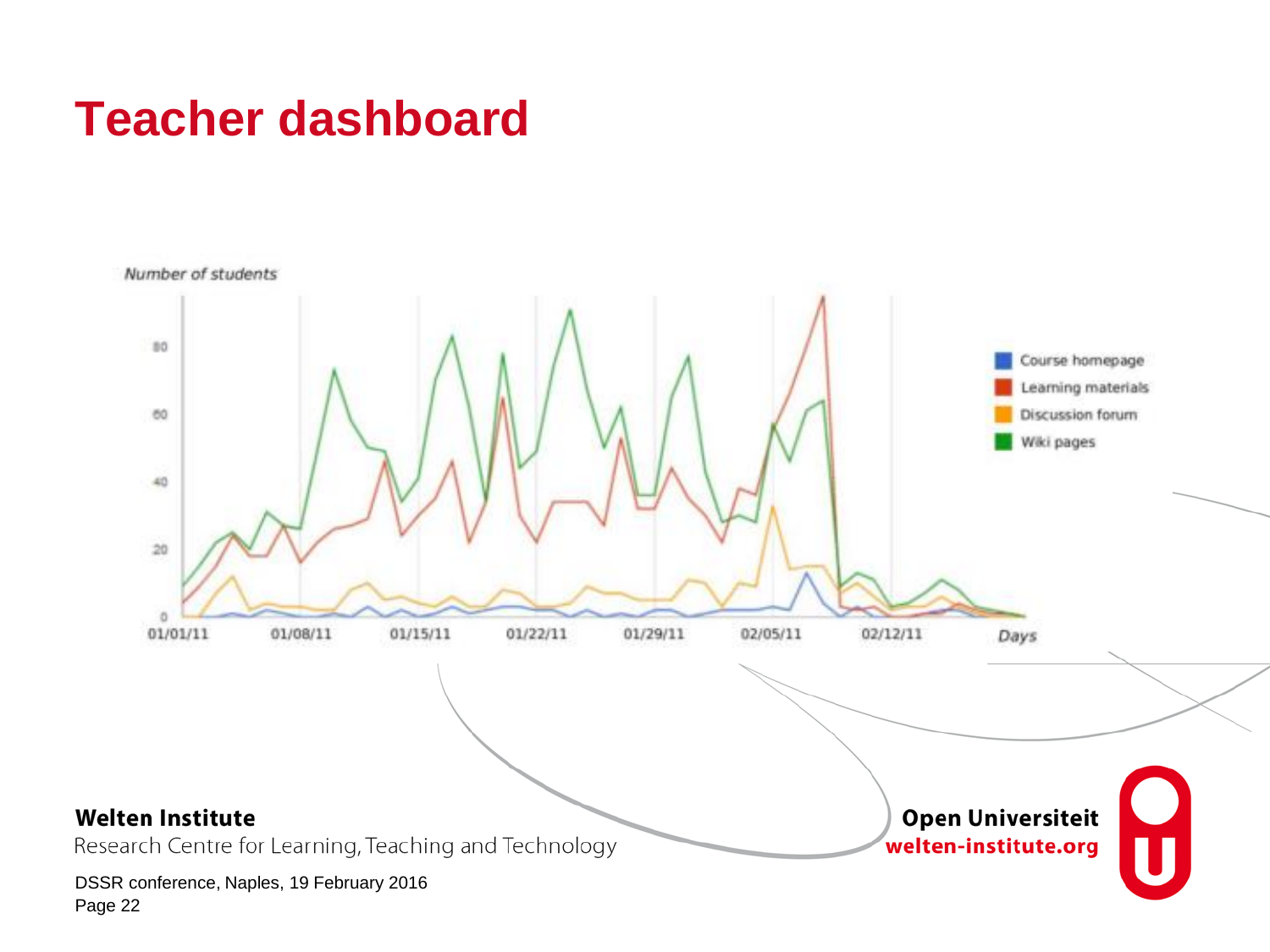### **Teacher's view**

| $\equiv$<br>Dashboard minimum                                                     |                                                        |
|-----------------------------------------------------------------------------------|--------------------------------------------------------|
| <b>9</b> Resources consumed in this course by all students                        |                                                        |
| Resources consumed in this course by all students                                 |                                                        |
| video                                                                             |                                                        |
| hook 50                                                                           | <b>Resources</b>                                       |
| peerinsessment.                                                                   |                                                        |
| tolistus                                                                          | viewed                                                 |
| Forum Message 1999                                                                |                                                        |
| prementions.                                                                      |                                                        |
| and the company of the company<br>amou                                            |                                                        |
| task<br>$-401$                                                                    |                                                        |
| assessment (1991)                                                                 |                                                        |
| discussion and the                                                                |                                                        |
| 1991<br><b>SIGN</b>                                                               |                                                        |
| 9 Course calendar activities gailed ecolearning hub4:12<br>Jan 1998 Mar 1<br>2015 | No of<br>learners<br>accessed                          |
| <b>Welten Institute</b><br>Research Centre for Learning, Teaching and Technology  | т.<br><b>Open Universiteit</b><br>welten-institute.org |
|                                                                                   |                                                        |
| DSSR conference, Naples, 19 February 2016<br>Page 23                              |                                                        |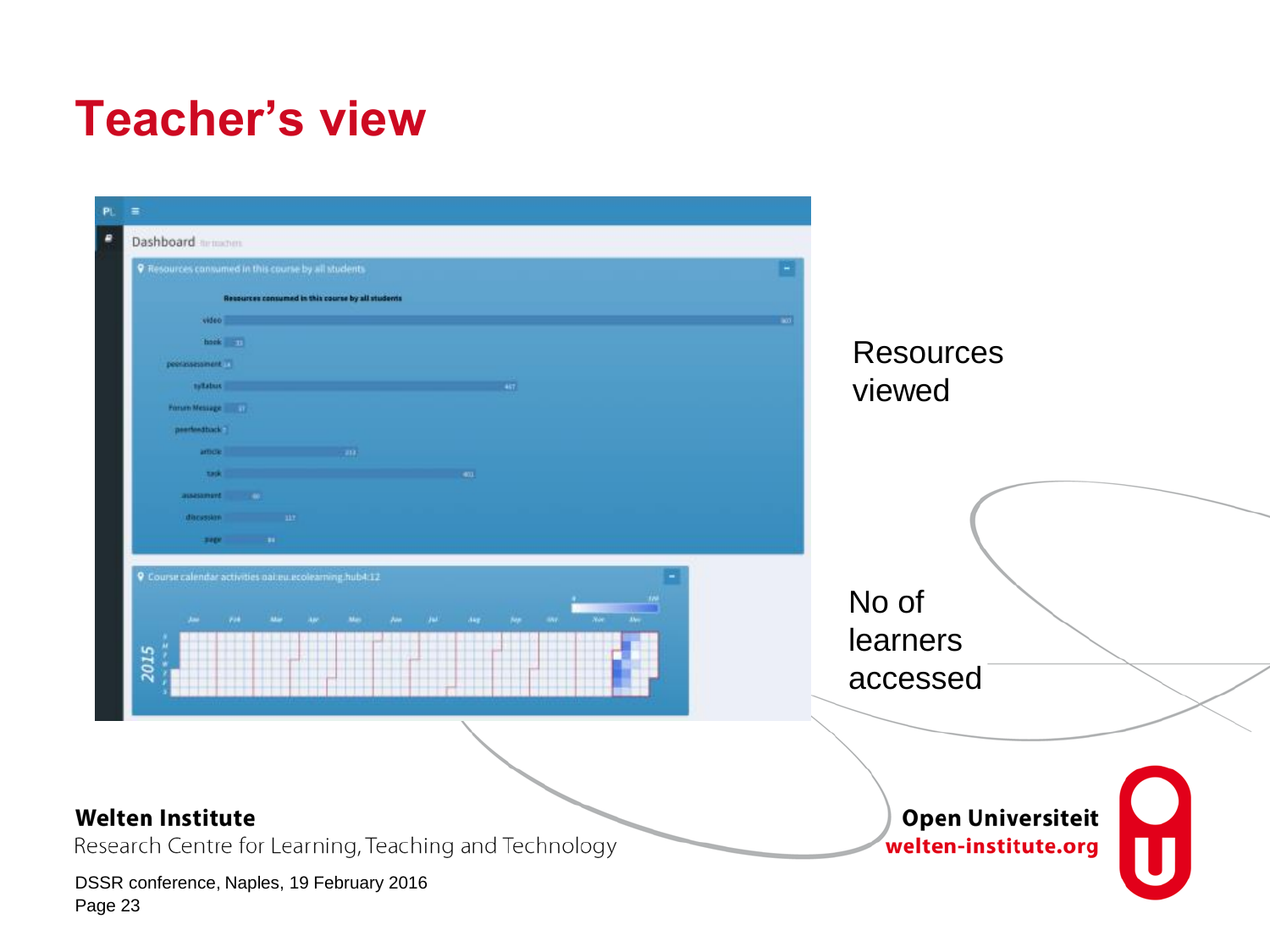### **Learner's view**

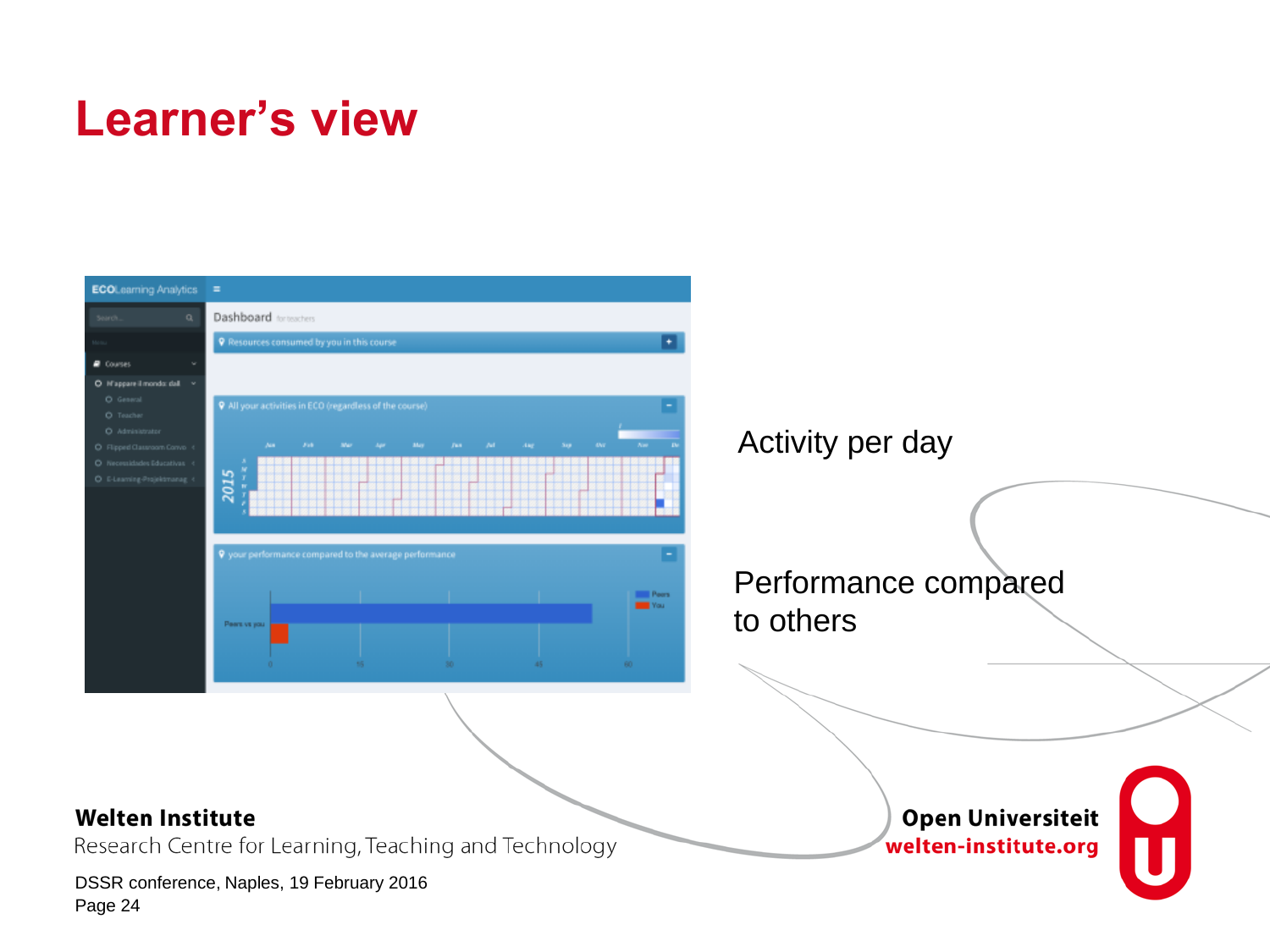## **Number and duration of interactions**

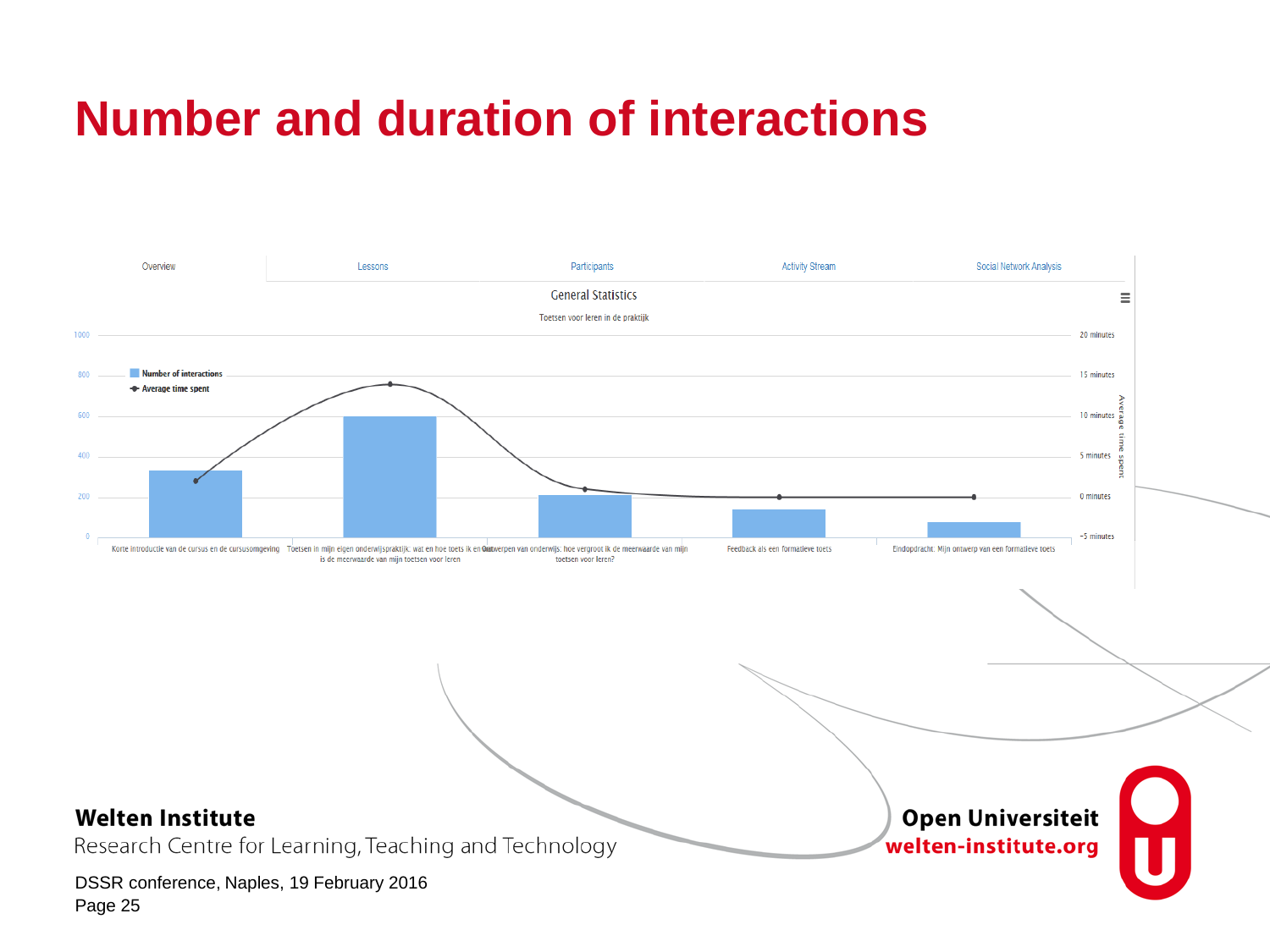## **Accessing learning content and assigments**

Korte introductie van de cursus en de cursusomgeving

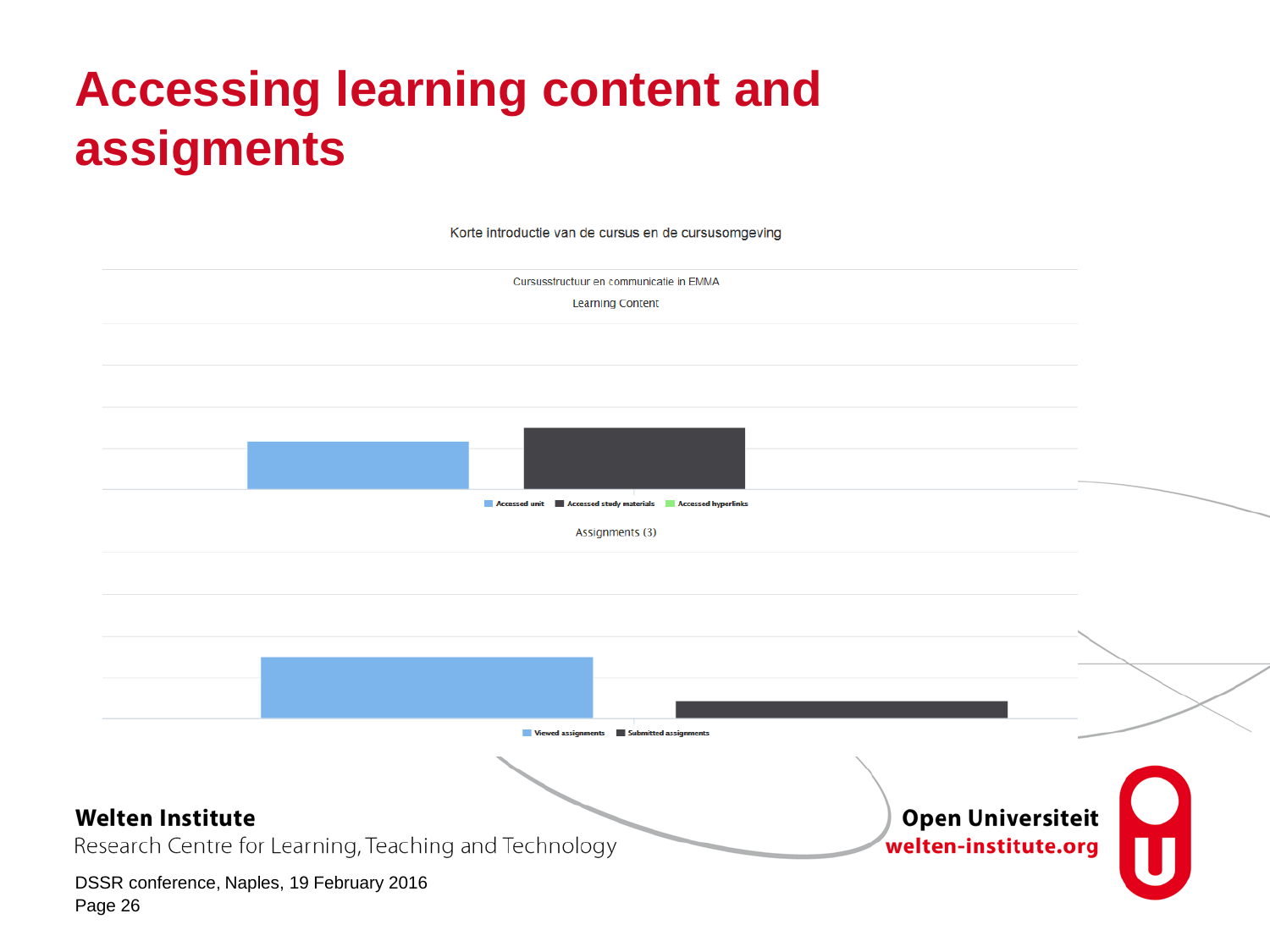## **Enrollment history**

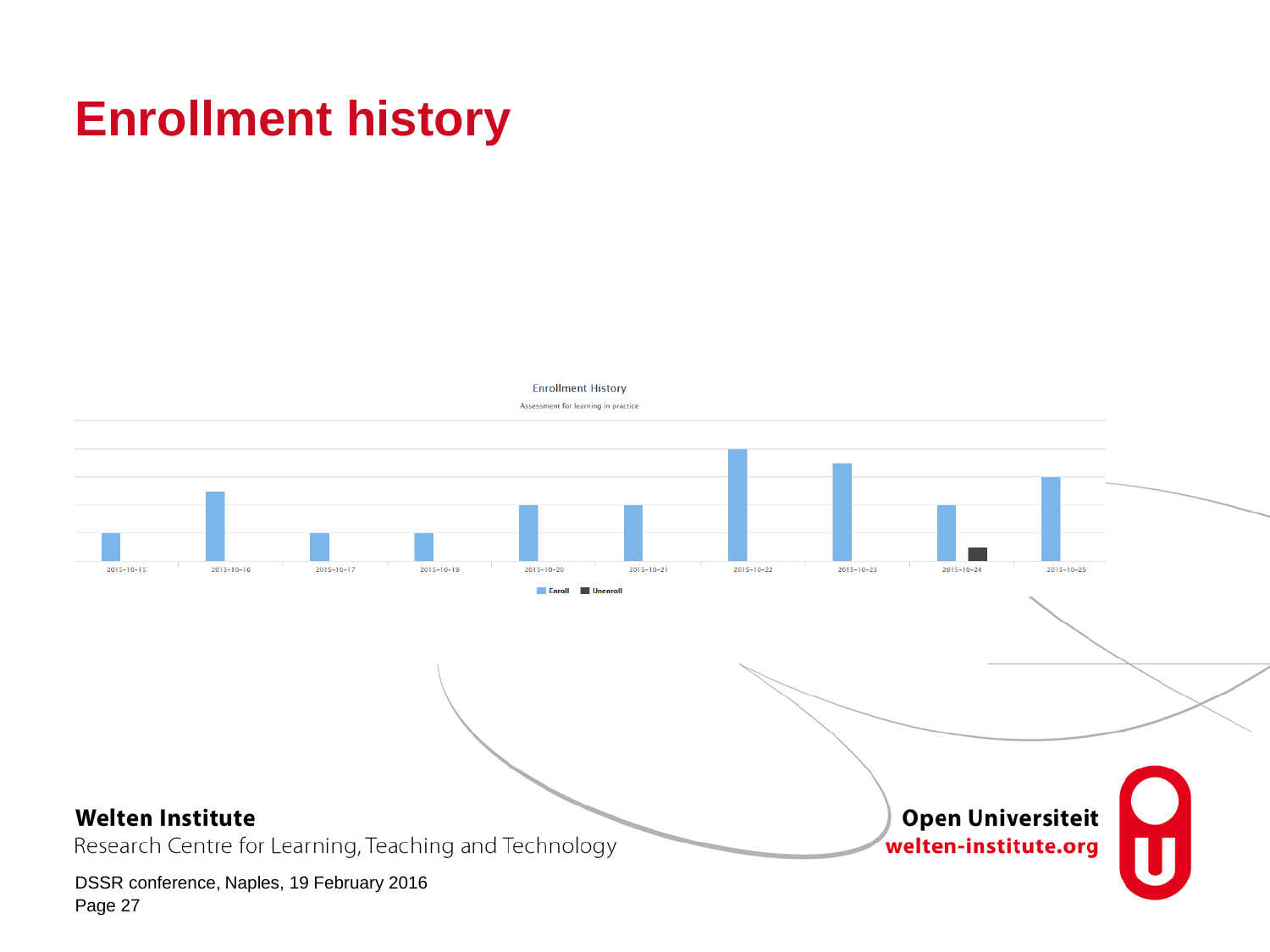## **Conclusion**

- Value when carefully designed and used
- Define model first: what do you want to know and why
- Ensure privacy
- Ethical concerns
- Legal aspects

#### **Welten Institute**

Research Centre for Learning, Teaching and Technology

DSSR conference, Naples, 19 February 2016 Page 28